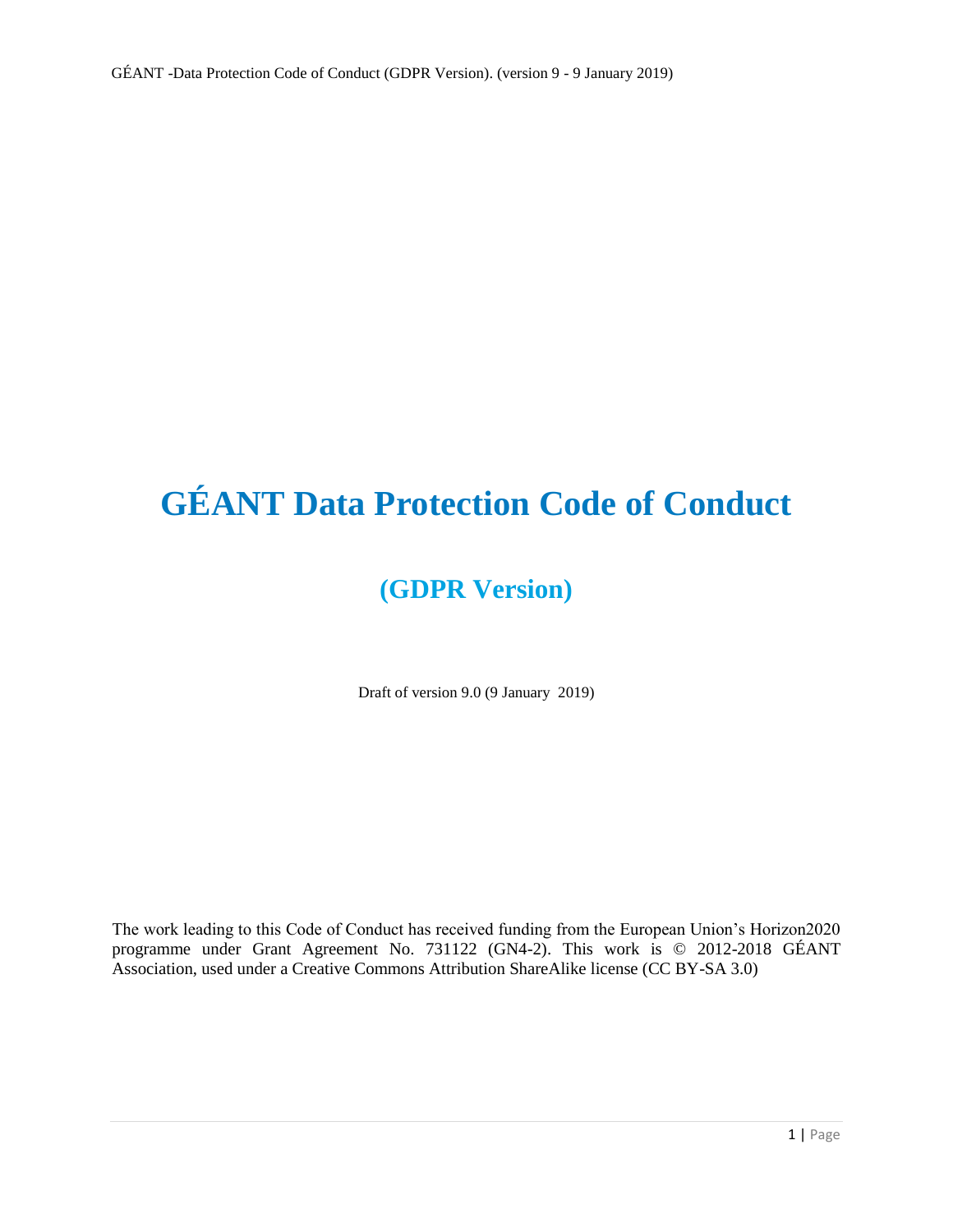# TABLE OF CONTENTS

| Table of contents                                                   | $\sqrt{2}$ |
|---------------------------------------------------------------------|------------|
| Purpose of this Code of Conduct                                     | 5          |
| Who can adhere this Code of Conduct?                                | 5          |
| Territorial scope                                                   | $\sqrt{5}$ |
| <b>Functional Scope</b>                                             | 6          |
| Roles of the parties involved                                       | 6          |
| Principles of the Processing of Attributes                          | 7          |
| a. Legal compliance                                                 | 7          |
| b. Purpose limitation                                               | 8          |
| c. Deviating purposes                                               | $10\,$     |
| d. Data minimisation                                                | 10         |
| e. Information duty towards End User                                | 11         |
| f. Information duty towards Home Organisation                       | 12         |
| g. Data retention                                                   | 13         |
| h. Security measures                                                | 14         |
| i. Security breaches                                                | 14         |
| j. Transfer of personal data to third parties                       | 15         |
| k. Transfer of personal data to third countries                     | 16         |
| 1. End User's consent                                               | 17         |
| m. Liability                                                        | 17         |
| n. Governing law and jurisdiction                                   | 18         |
| o. Eligibility                                                      | 19         |
| p. Termination of the Code of Conduct                               | 19         |
| q. Survival of the code of conduct                                  | 19         |
| r. Precedence                                                       | 19         |
| <b>Attribute Providers</b>                                          | 20         |
| Appendix 1: Information duty towards End Users                      | 22         |
| I. How a Service Provider Organisation can develop a Privacy Notice | 22         |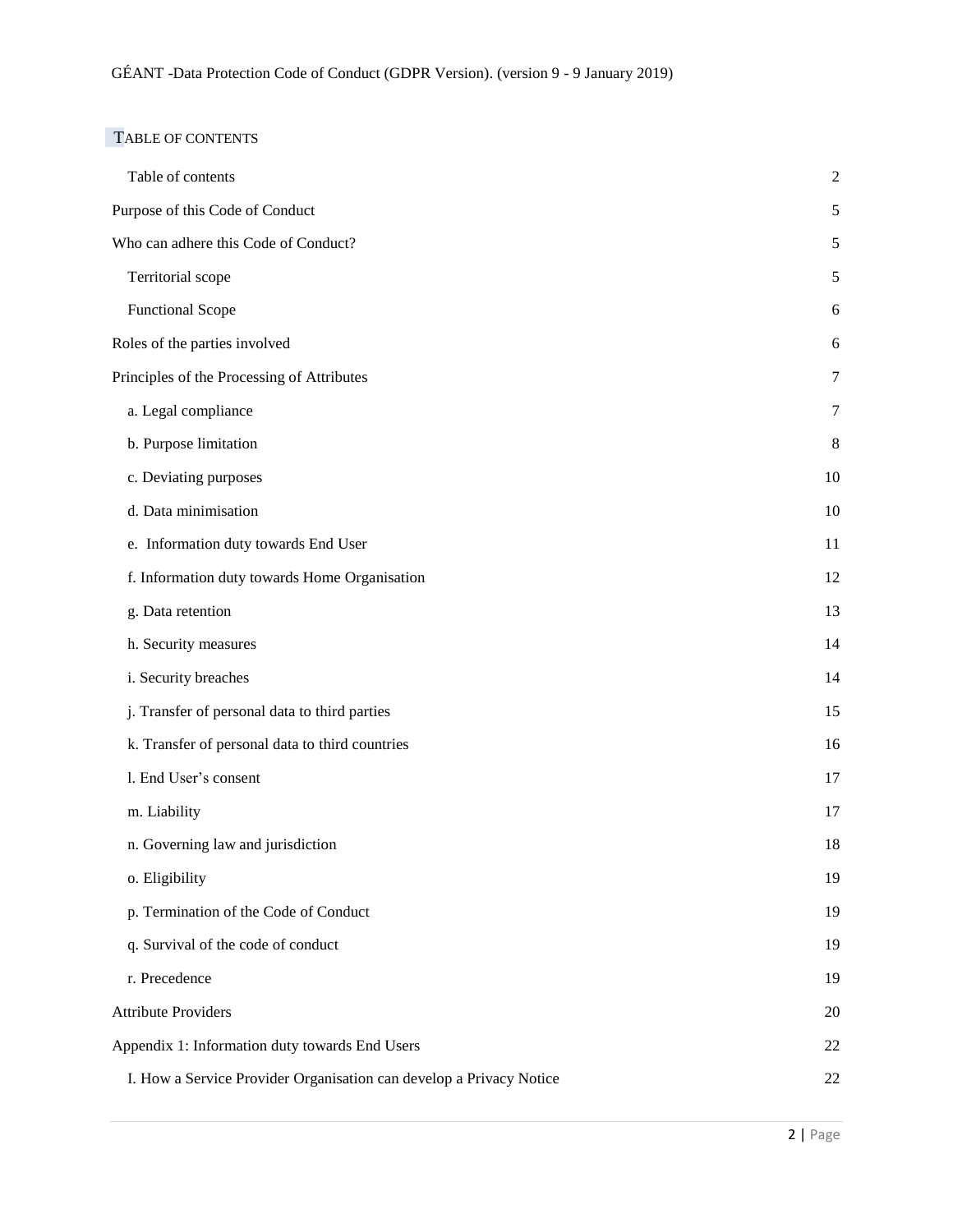| Privacy Notice Template                                                                                      | 22 |
|--------------------------------------------------------------------------------------------------------------|----|
| Appendix 2: Information Security, technical and organisational guidelines for Service Provider Organisations | 26 |
| <b>Normative Assertions</b>                                                                                  | 26 |
| 1 Operational Security [OS]                                                                                  | 26 |
| 2 Incident Response [IR]                                                                                     | 27 |
| 3 Traceability [TR]                                                                                          | 27 |
| 4 Participant Responsibilities [PR]                                                                          | 27 |
| References                                                                                                   | 27 |
| Appendix 3: Handling non-compliance of Service Provider Organisations                                        | 29 |
| Introduction                                                                                                 | 29 |
| Examples of SP non-compliance                                                                                |    |
| monitoring body of the code of conduct                                                                       | 30 |
| Appendix 4: Glossary of Terms                                                                                |    |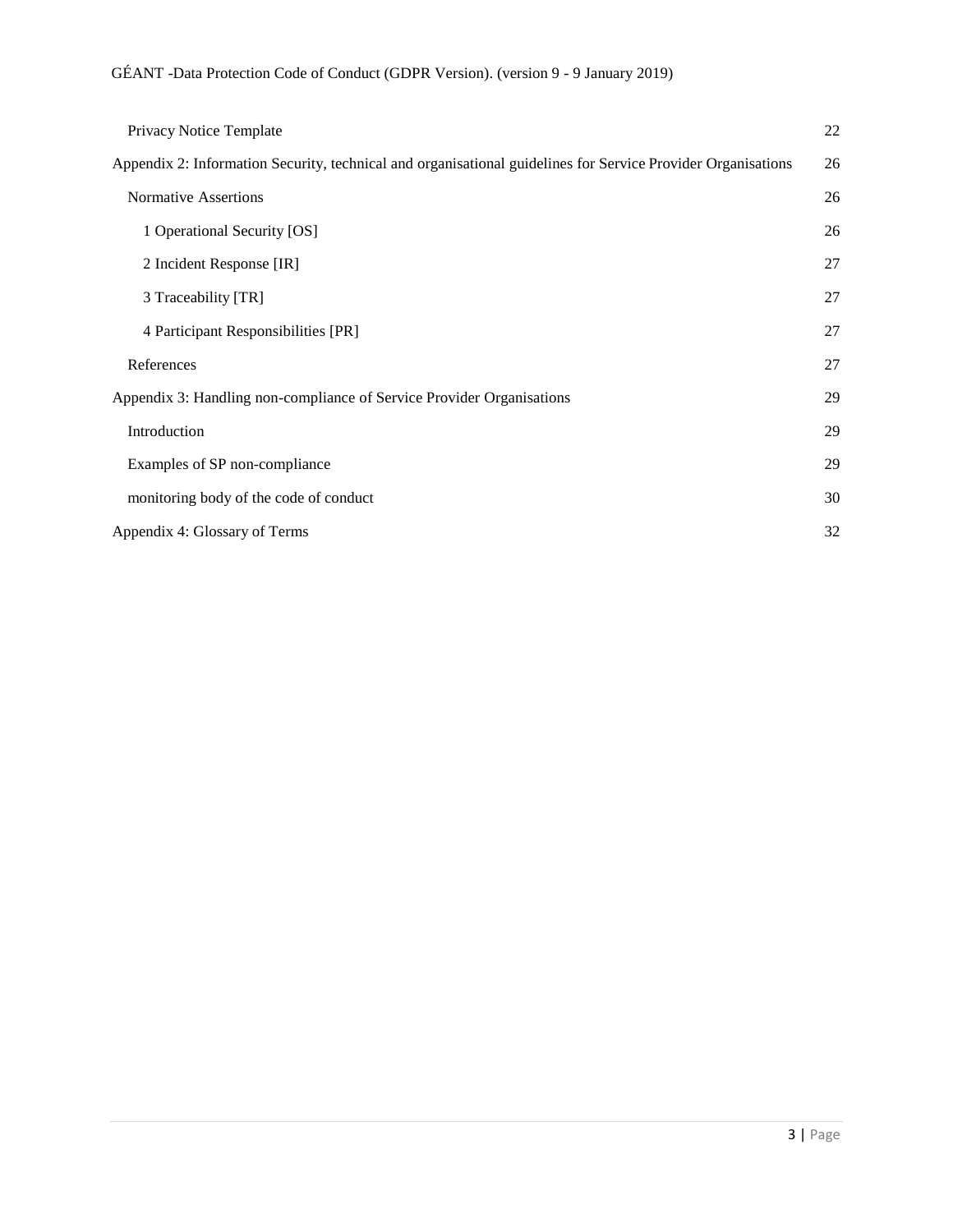# **DISCLAIMER**

The principles laid down in this Code of conduct shall be considered as legally binding provided that this Code of Conduct is approved by competent supervisory authority in accordance with the procedure described in Article 40 of General Data Protection Regulation.

Before being approved, this Code of Conduct shall be interpreted as non-legally binding guidance and shall not be considered as providing appropriate safeguards within the meaning of the General Data Protection Regulation.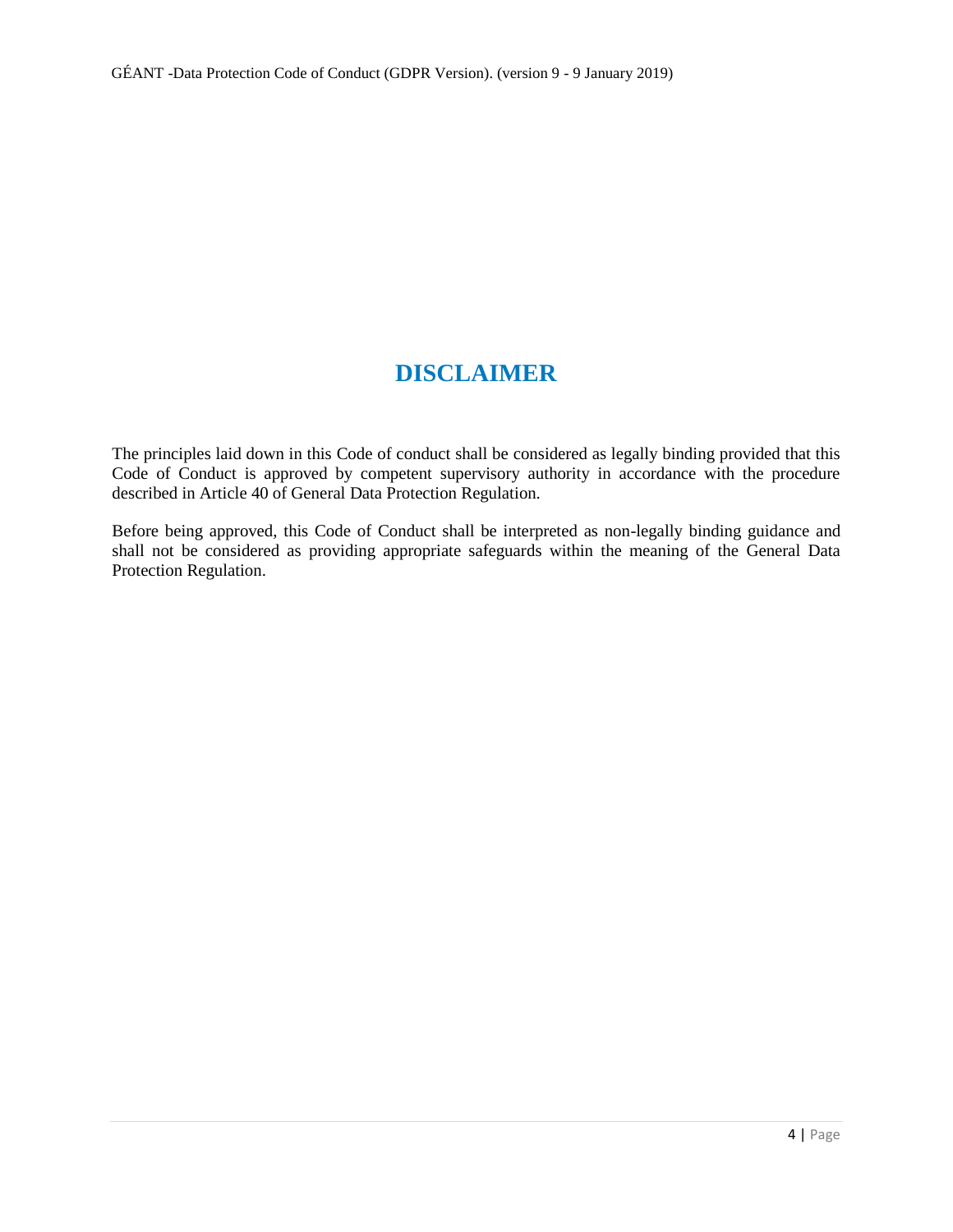#### **PURPOSE OF THIS CODE OF CONDUCT**

This Code of Conduct relates to the processing of personal data for online access management purposesin the research and education sector and is ruled by the General Data Protection Regulation<sup>1</sup>.<sup>2</sup>

This Code takes into account the specific characteristics of the processing carried out in the research and education sector and describes the obligations of controllers and processors, taking into account the risk likely to result from the processing for the rights and freedoms of natural persons. When drafting the Code, relevant stakeholders, including data subjects, were consulted. The text of the Code takes into account the valuable submissions received and views expressed in response to the consultations.

Notwithstanding the provisions as set forth in an agreement between the **Home Organisation** and the **Service Provider Organisation**, which in all cases takes precedence, this Code of Conduct sets the rules that Service Provider Organisations can commit to when they want to receive End Users' Attributes from **Home Organisations** or their Agent for enabling the End Users to access their Services. Home Organisations will feel more comfortable to release affiliated End Users' Attributes to the Service Provider Organisation if they can see that the Service Provider Organisation has taken measures to properly protect the Attributes.

This Code of Conduct observes the data protection principles stemming from the General Data Protection Regulation (GDPR), and respects the national provisions adopted by Member States, or rules, regulations and policies adopted by International Organisations.

This Code of Conduct constitutes a binding community code for the Service Provider Organisations that have committed to it.

This Code includes three appendices, detailing best practices on how to adhere to the rules of the Code.

These appendices relate to:

- (1) information duties towards **End Users**,
- (2) information security guidelines for **Service Provider Organisations** and,
- (3) enforcement procedures for **non-compliance** with the Code of Conduct.

#### **WHO CAN ADHERE THIS CODE OF CONDUCT?**

#### TERRITORIAL SCOPE

This Code of Conduct is addressed to any **Service Provider Organisation** established in any of the Member States of the European Union and in any other countries belonging to the European Economic Area (Iceland, Liechtenstein and Norway).

 $\overline{1}$  Regulation (EU) 2016/679 of the European Parliament and of the Council of 27 April 2016 on the protection of natural persons with regard to the processing of personal data and on the free movement of such data, and repealing Directive 95/46/EC (General Data Protection Regulation)

 $^2$  For further information regarding the purposes of this Code of Conduct, see the Explanatory Memorandum GEANT Code of Conduct.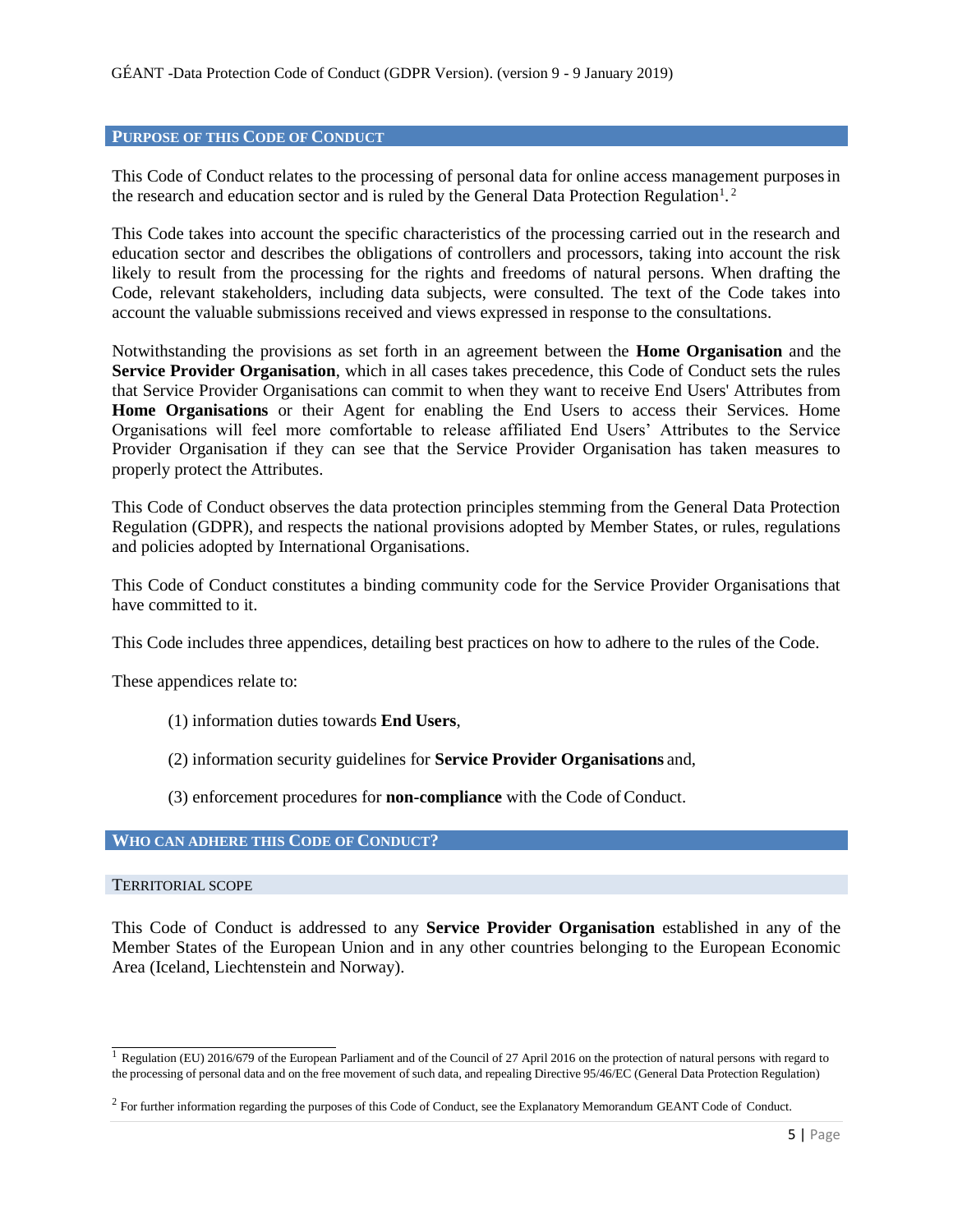Furthermore, **Service Provider Organisations** established in any third country offering an adequate level of data protection in the terms of Article 45 of the GDPR and International Organisations can also subscribe to this Code of Conduct.

In addition to this, Article 40.3 of the GDPR gives the opportunity to **Service Provider Organisations**  that do not fall under the territorial scope of the Regulation (Article 3, territorial scope) and that are established outside of the EEA to join this Code of Conduct in order to provide appropriate safeguards within the framework of transfers of personal data to third countries or International Organisations under the terms referred to in point (e) of Article 46(2).

#### FUNCTIONAL SCOPE

This Code of Conduct is limited to the processing of **Attributes which are released for enabling the End User to access the Service** as described in clause b. Purpose limitation.

In case the Service Provider Organisation uses the Attributes for purposes other than enabling the End User to access the Service, these activities fall out of the scope of this Code of Conduct.

The Service Provider Organisations and the communities representing the Service Provider Organisations can agree to apply the Code of Conduct also to other Attributes, such as those the Service Provider Organisations manage and share themselves, as further described in the Attribute Providers section.

#### **ROLES OF THE PARTIES INVOLVED**

This Code of Conduct is addressed to Service Provider Organisations acting as data controllers notwithstanding potential processing agreement between the Service Provider Organisation and the Home Organisation as described in clause r. Precedence.

In the context of this Code of Conduct:

- 1. A **Home Organisation** acts as a data controller as to the wider relationship with the **End User**, for example operating the Identity Provider (IdP) server in respect of the Attributes. An Agent who operates the IdP server on behalf of the **Home Organisation** acts as a data processor. This includes also the Federation Operators who operate a (potentially centralised) IdP server on behalf of the **Home Organisation**.
- 2. A **Service Provider Organisation** acts as a data controller in respect of the **Attributes**, processing them for the purposes as described in the clause b. Purpose limitation. In certain circumstances a **Service Provider Organisation** may be acting as a data processor, acting on behalf and as instructed by the **Home Organisation**. A **Service Provider Organisation** can also manage (and be a Data Controller for) extra attributes of an End User and further become an Attribute Provider, as described in the Attribute Providers section. A **Service Provider Organisation** may manage several independent Services and commits to the Code of Conduct for each of them separately.
- 3. An **End User** acts as a data subject whose personal data are being processed for the purposes as described in clause b. Purpose limitation.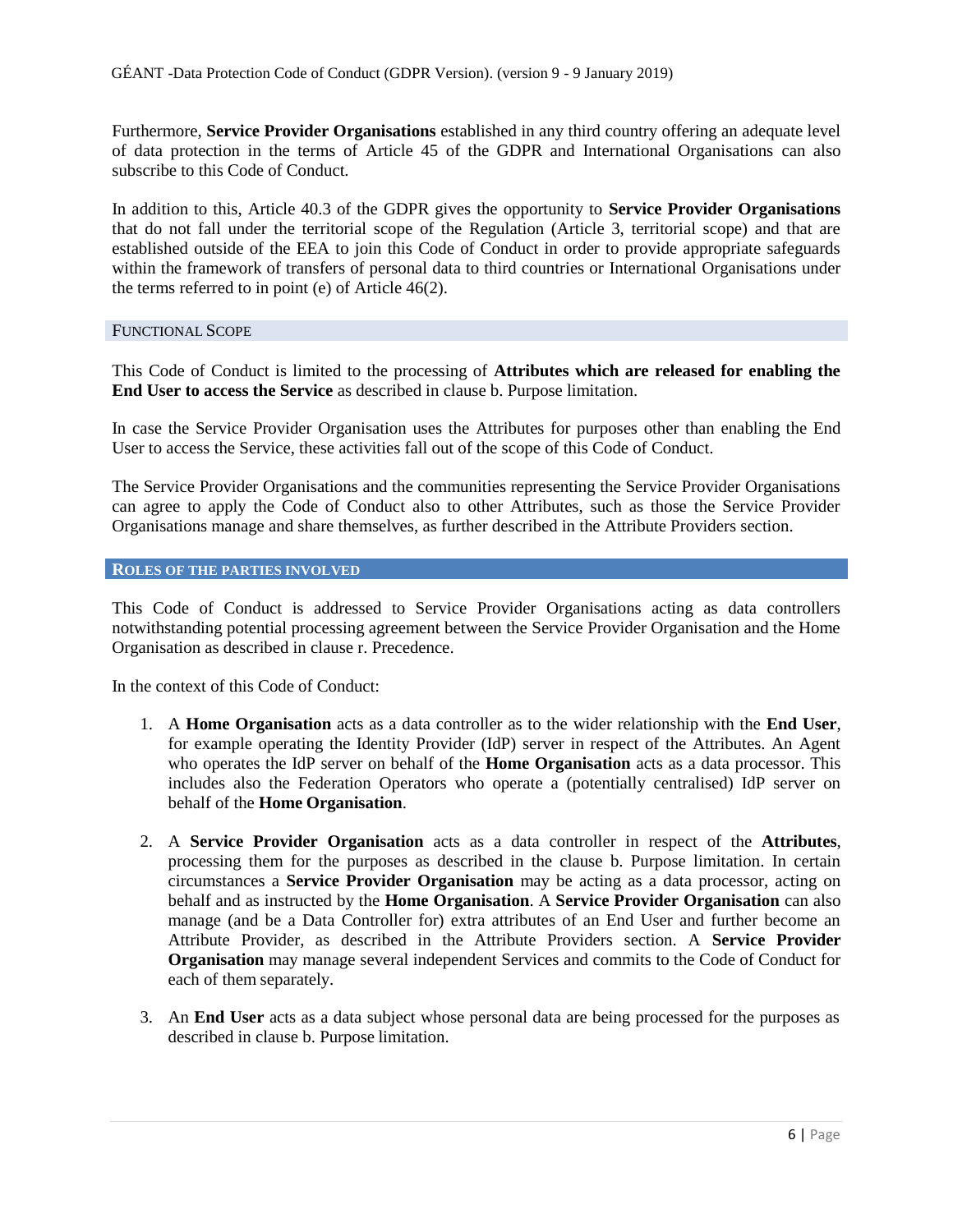The processing of the **Attributes** by the **Service Provider Organisation** for enabling the End User to access the Service is further explained in the Service-related Privacy Notice. As explained in Appendix 1, the Service-related Privacy Notice describes the reason for the processing, the way the data is collected, handled and the protection provided. It further explains how the data is used and the rights of the End User in relation to his personal data.

In the case that a Federation and a Federation Operator do not process the **Attributes** of the **End User**, no specific privacy notice needs to be put in place between the End User and the Federation Operator.

**PRINCIPLES OF THE PROCESSING OF ATTRIBUTES**

To the extent the **Service Provider Organisation** acts as a data controller, it agrees and warrants:

#### A. LEGALCOMPLIANCE

The Service Provider Organisation warrants to only process the Attributes in accordance with: the contractual arrangements with the Home Organisation, this Code of Conduct, or the relevant provisions of the GDPR.

Where the Service Provider Organisation processes the Attributes, the Service Provider Organisation shall comply with:

- 1. the agreement between the Home Organisation and the Service Provider Organisation;
- 2. if not applicable, the provisions of this Code of Conduct;
- 3. if not applicable, the relevant provisions of the GDPR.

In particular, the Service Provider Organisation shall ensure that all personal data processing activities carried out in this context comply with the GDPR.

The **Service Provider Organisation** based in the EEA territory commits to process the End User's **Attributes** in accordance with the applicable European data protection legislation. In principle, a Service Provider Organisation established in the EEA territory, subject to the European Data Protection legislation, shall not find itself in a situation where their national data protection laws would contradict this Code of Conduct.

**Service Provider Organisations** established outside the EEA territory but in a country offering an adequate data protection pursuant to Article 45 of the GDPR, should assess the compliance of this Code of Conduct with the laws of its jurisdiction. If observance of any provision of the Code of Conduct would place the Service Provider Organisation in breach of such laws, the national law of its jurisdiction shall prevail over such provision of the Code of Conduct, and compliance with national law to this extent will not be deemed to create any non-compliance by the Service Provider Organisation with this Code of Conduct.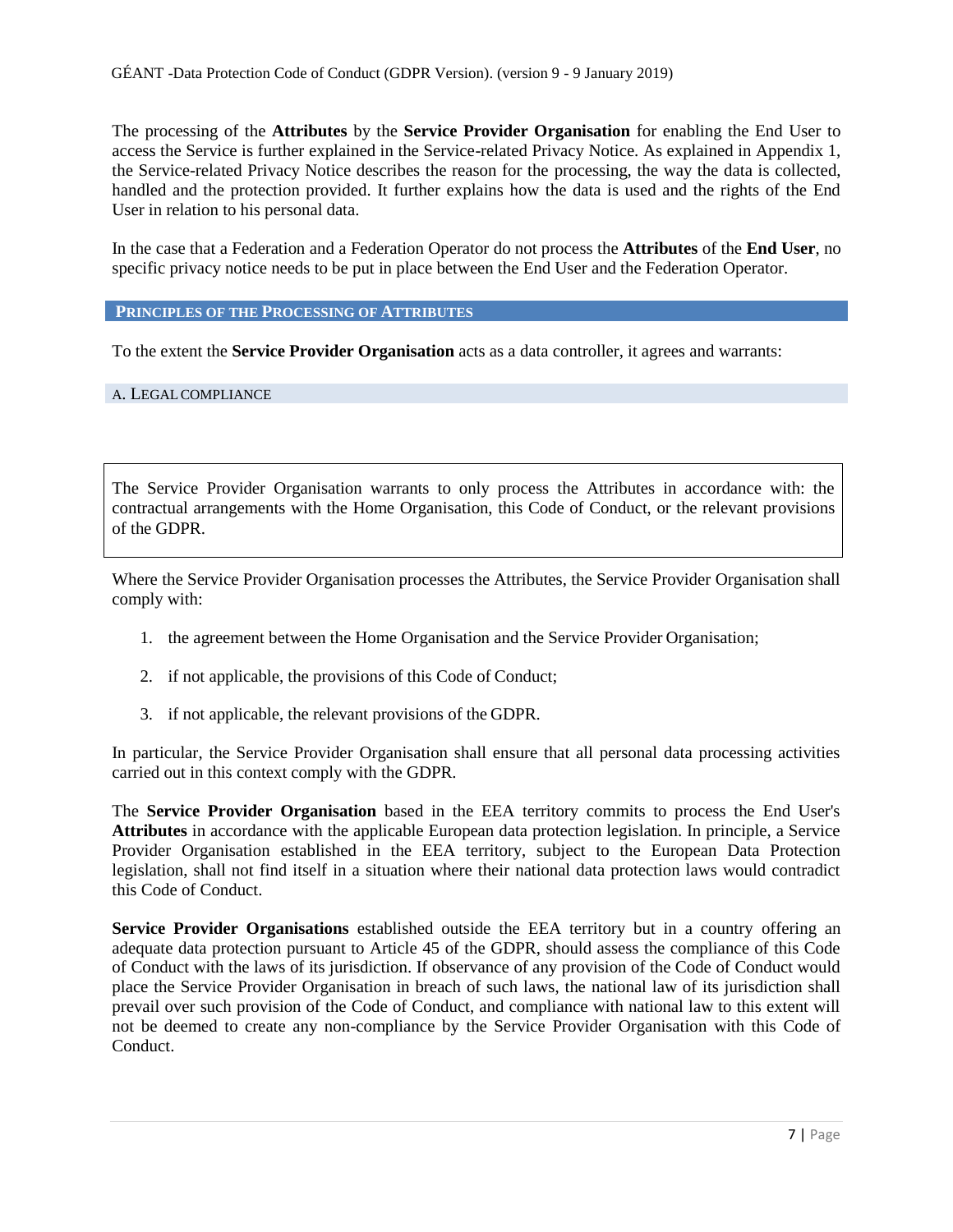The **Service Provider Organisation** based outside the EEA and countries offering adequate data protection commits to process the End User's Attributes in accordance with the GDPR, this Code of Conduct and any other contractual or other arrangements, such as the use of EU model clauses. Such Service Provider Organisations shall make binding and enforceable commitments to apply the appropriate safeguards, including as regards data subjects' rights<sup>3</sup>, in addition to committing to abide by this Code of Conduct.

**Service Provider Organisations** that are International Organisations may be subject to their own internal rules, regulations and policies. Such International Organisations, which may not be subject to GDPR, shall make binding and enforceable commitments to apply the appropriate safeguards provided by this Code of Conduct, including with regard to the rights of data subjects, in accordance with Article 40 (3) of the GDPR

Regarding the applicable law, see clause n. Governing law and jurisdiction.

In the event of conflict between the provisions of this Code of Conduct and the provisions of a contractual arrangement with the Home Organisation, see clause r. Precedence.

#### B. PURPOSELIMITATION

The **Service Provider Organisation** warrants that it will process Attributes of the **End User** only for the purposes of enabling access to the Service.

The Attributes shall not be further processed in a manner which is not compatible with the initial purposes (Article 5.b of the GDPR).

The Service Provider Organisation must ensure that Attributes are used only for enabling the End User to access the Service. As far as the use of Attributes for deviating purposes is concerned, see clause c. Deviating purposes.

In practice, enabling access to the Service covers:

- **Authorisation:** managing **End User's** access rights to Services provided by the **Service Provider Organisation** based on the **Attributes**. Examples of such **Attributes** are those describing the End User's **Home Organisation** and organisation unit, their role and position in the **Home Organisation** (whether they are university members, students, administrative staff, etc.) and, for instance, the courses they are taking or teaching. The provenance of those **Attributes** is important for information security purposes; therefore, authorisation cannot be based on an Attribute that an End User has self-asserted.
- **Identification: End Users** need to have a personal identifier with the Service Provider Organisation to be able to access their own files, datasets, pages, documents, postings, settings, etc. The origin of an **Attribute** used for identification is important; to avoid an identity theft, an End User cannot self-assert their own identifier. Instead, the Identity Provider authenticates them and the Home Organisation (or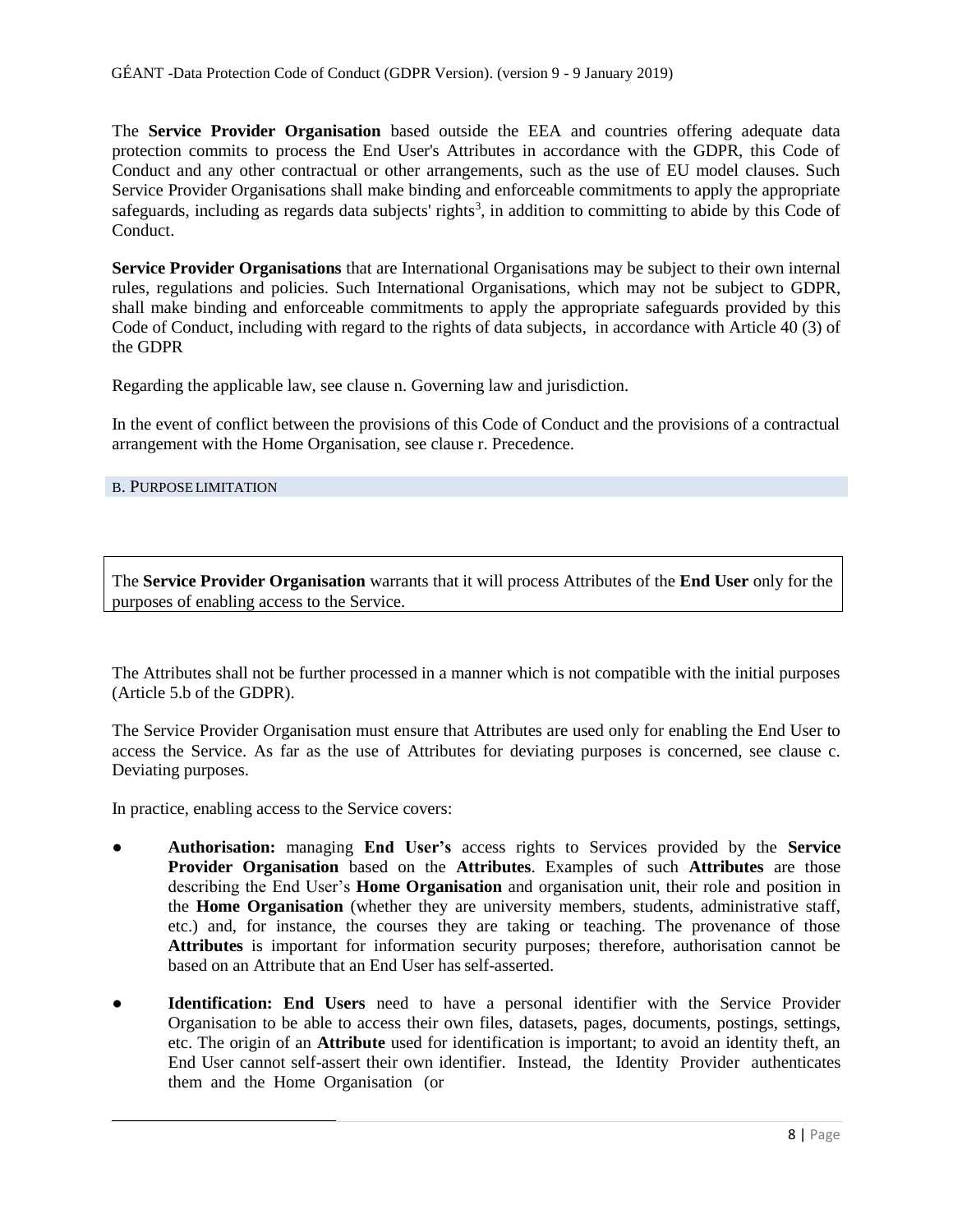GÉANT -Data Protection Code of Conduct (GDPR Version). (version 9 - 9 January 2019)

<sup>3</sup> In the event where a EU End User would lodge a complaint against a Service Provider Organisation based outside the EU (i.e. in the US), the competent European Data Protection Authority would be able to investigate on the alleged violation of data protection.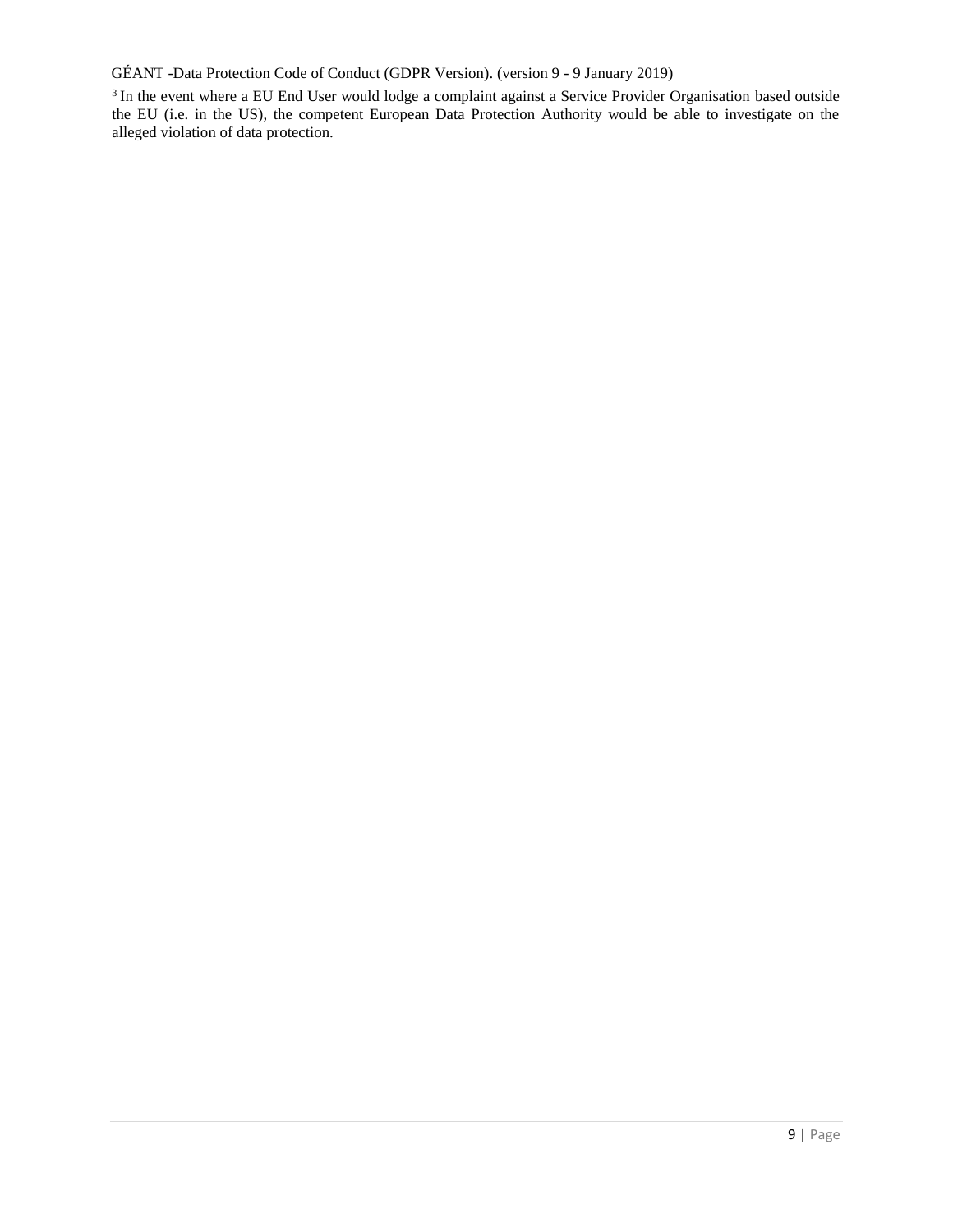Attribute Provider) provides the **Service Provider Organisation** with an **Attribute** that contains their authenticated identifier.

- **Transferring real-world trust** to the online world: if the **Service Provider Organisation**  supports a user community that exists also in the real world, **Attributes** can be used to transfer that community to the online world. For instance, if the members of the user community know each other by name in the real world, it is important that their names (or other identifiers) are displayed also in any discussion or collaboration forum offered by the **Service Provider Organisation**. The source of those **Attributes** is important; to avoid identity theft, the **Service Provider Organisation** must retrieve users' names from trustworthy sources and not rely on selfassertions.
- **Researcher unambiguity:** ensuring that a researcher's scientific contribution is associated properly to them and not to a wrong person (with potentially the same name or initials). In the research sector, publishing scientific results is part of researchers' academic career and the researchers expect to receive the merit for their scientific contribution. There are global researcher identification systems (such as ORCID and ISNI) which assign identifiers for researchers to help scientific **Service Provider Organisation**s to properly distinguish between researchers, even if they change their names or organisation they are affiliated with.
- **Accounting and billing:** personal data can be processed for accounting (for instance, that the consumption of resources does not exceed the resource quota) and billing purposes. In the research and education sector, the bill is not always paid by the End User but by their Home Organisation, project, grant or funding agency.
- **Information Security:** personal data can be processed to ensure the integrity, confidentiality and availability of the Service (e.g.: incident forensic and response).
- **Other functionalities** offered by the **Service Provider Organisation** for enabling the End User to access the Service: using **Attributes** of End Users for the purposes of other functionalities offered by the Service Provider Organisation. It is common that services on the Internet send email or other notifications to their users regarding their services. Examples of scenarios where processing End User's email address or other contact detail falls within the scope of enabling access to the Service include for instance:
	- the End User's application to access the resources has been approved by the resource owner;
	- the End User's permission to use a resource is expiring or they are running out of the resource allocation quota;
	- someone has commented on the End User's blog posting or edited their wiki page.

See also the next clause on deviating purposes.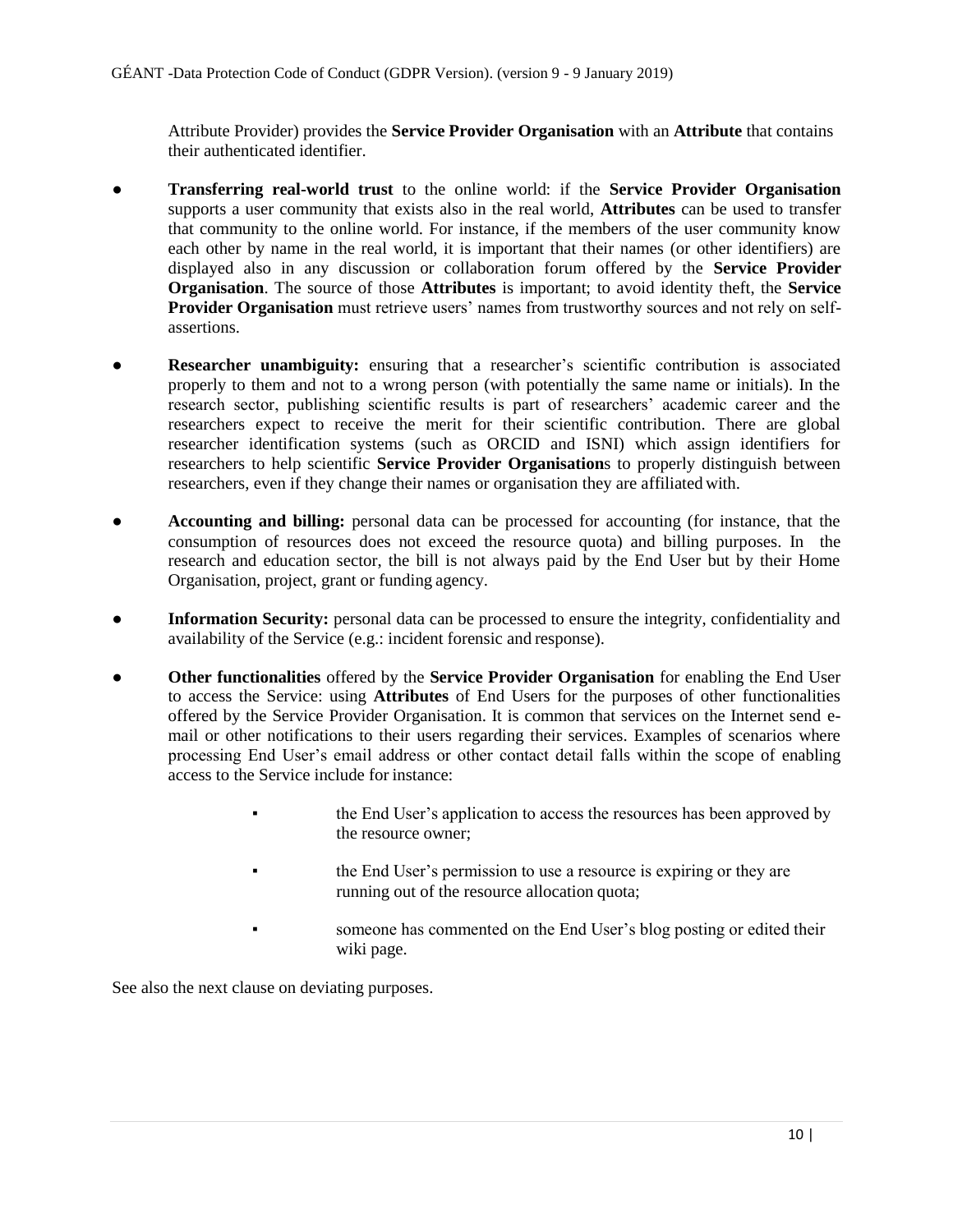#### C. DEVIATING PURPOSES

The Service Provider Organisation commits not to process the Attributes for purposes other than enabling the End User to access the Service, unless the End User has given prior consent to the Service Provider Organisation.

If the Service Provider Organisation wants to use the Attributes for purposes other than "enabling the End User to access the Service" (see b. Purpose limitation), it can only do so if the End User gives their consent to the Service Provider Organisation. See also clause l. End User's consent for the requirements on consent.

Examples of deviating purposes<sup>4</sup> are: sending the End User commercial or unsolicited messages, including End User's e-mail address to a newsletter offering new services, selling the Attributes to third parties, transferring information to third parties such as the search history, profiling activities etc.

#### D. DATAMINIMISATION

The Service Provider Organisation commits to minimise the Attributes requested to those that are adequate, relevant and not excessive for enabling access to the Service and, where a number of Attributes could be used to provide access to the Service, to use the least intrusive Attributes possible.

The following list presents examples of Attributes that are **adequate**, **relevant** and **not excessive** for enabling the End User to access the Service. The Attribute names refer to the schema (e.g. eduPerson, Schac) and protocol (SAML2) definitions currently used widely in the GÉANT community:

- an Attribute (such as, eduPerson(Scoped)Affiliation, eduPersonEntitlement or schacHomeOrganisation) indicating that the End User is authorised to use the Service:
	- a trusted value provided by the IdP is needed instead of a value selfasserted by the End User.
- an Attribute (such as, SAML2 PairwiseID or PersistentID) uniquely identifying the End User required, for instance, to store the End User's Service profile:
	- a trusted value provided by the IdP is needed. To avoid an identity theft, an End User cannot self-assert their own identifier.

<sup>4</sup>Consult the Article 29 Working Party's Opinion 03/2013 on purpose limitation. This document can guide the Service Provider to ascertain whether the purpose for the processing of the personal data is compatible or not.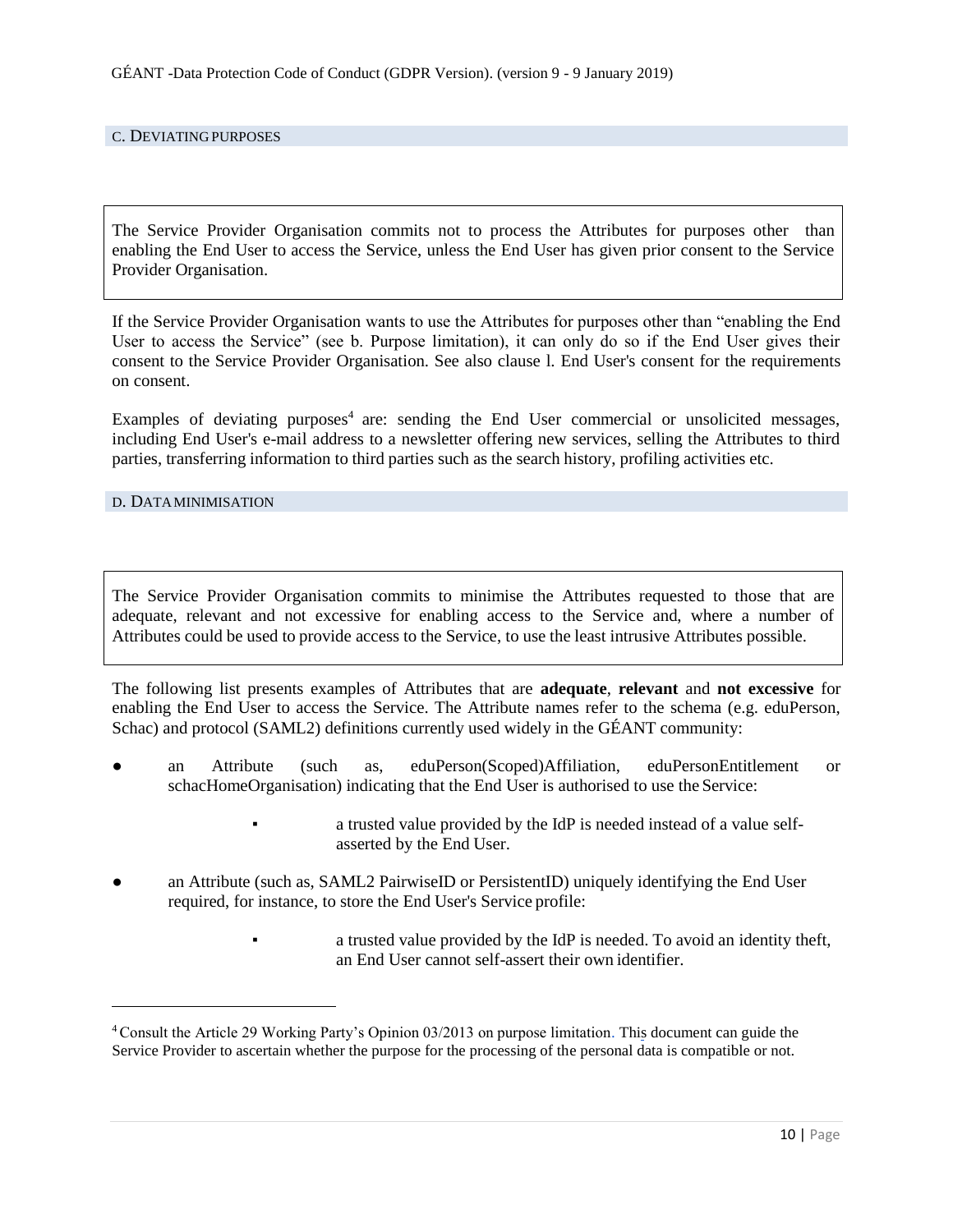- if there are several alternative unique identifiers available for the Service, the least intrusive must be used:
	- a pseudonymous bilateral identifier (such as, SAML2 PairwiseID or PersistentID) is preferred:
	- if enabling access to the Service requires matching the same End User's accounts between two Service Provider Organisations, a Service Provider Organisation can request a more intrusive identifier (such as SAML2 Subject ID, eduPersonPrincipalName or eduPersonUniqueID), whose value for a given user is shared by several Service Provider Organisations;
	- if there is a legitimate reason for an End User (such as a researcher) to keep their identity and profile in the Service Provider Organisation even when the organisation they are affiliated with changes, a permanent identifier (such as, ORCID identifier) can be used.
- a name Attribute (such as commonName or DisplayName Attribute) is necessary for a wiki or other collaboration platform, if the End Users know each other in real life and need to be able to transfer their existing real-world trust to an online environment.
	- if knowing the contributor's name is important for the collaboration, the name can be requested;
	- otherwise, the name cannot be requested. Instead, the Service may indicate the user as "unknown" or use a pseudonym the user has selected or the system has assigned to him/her.
- e-mail address or other contact details, if it is necessary to contact the **End User** for the proper functioning of the Services offered by the **Service Provider Organisation**.

In the context of this Code of Conduct, under no circumstances is a **Service Provider Organisation** is authorised to request End User's Attribute revealing racial or ethnic origin, political opinions, religious or philosophical beliefs, trade-union membership, genetic data, biometric data for the purposes of uniquely identifying a natural person or data concerning health or sex life or sexual orientation.

# E. INFORMATION DUTY TOWARDS END USER

The **Service Provider Organisation** shall provide the **End User** with a Privacy Notice before they initiate the federated login for the first time.

This Privacy Notice must be concise, transparent, intelligible and provided in an easily accessible form.

The Privacy Notice shall contain at least the following information:

● the name, address and jurisdiction of the **Service Provider Organisation**; where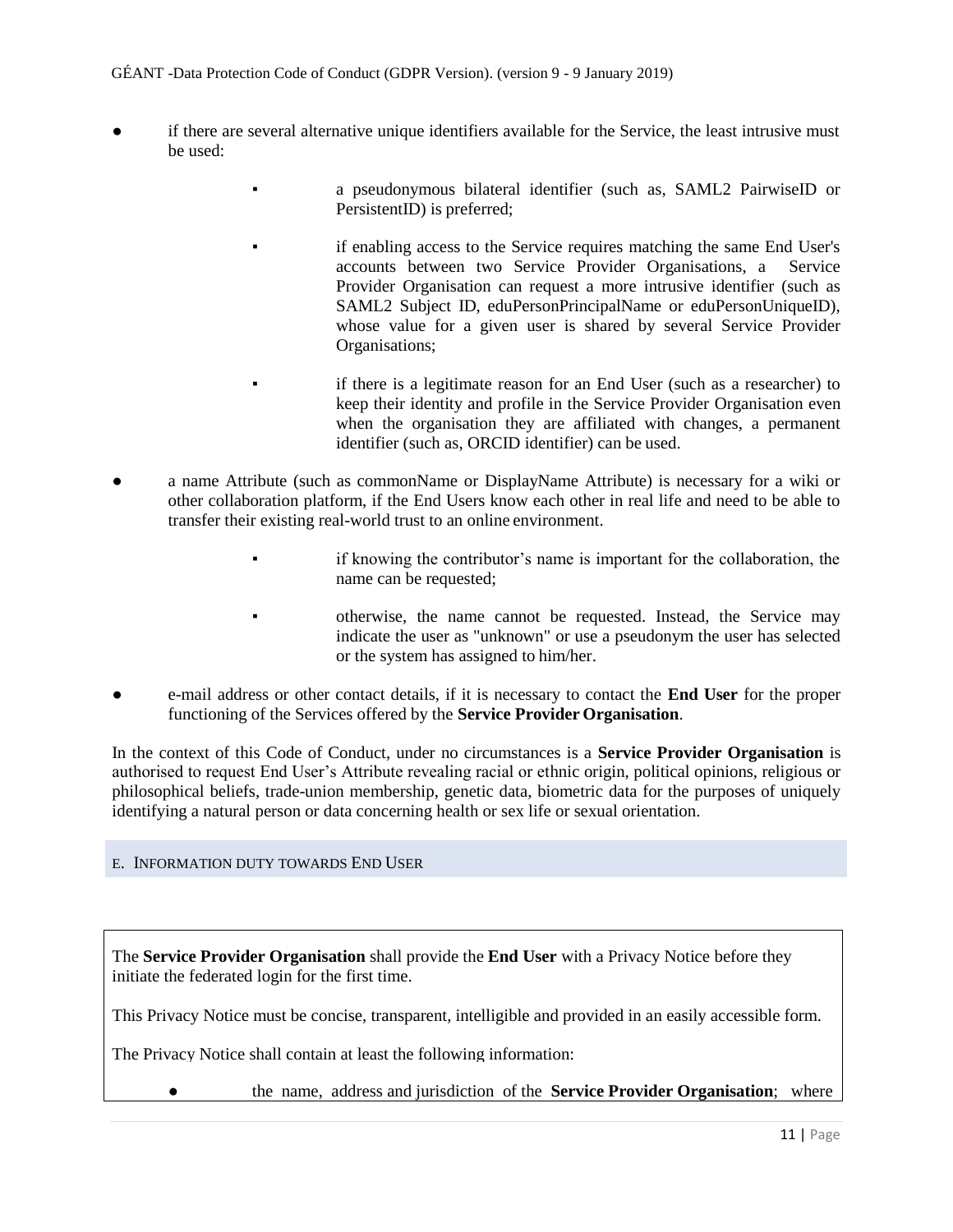| applicable;                                                                                                                                                                                                        |
|--------------------------------------------------------------------------------------------------------------------------------------------------------------------------------------------------------------------|
| the contact details of the data protection officer, where applicable;                                                                                                                                              |
| the purpose or purposes of the processing of the <b>Attributes</b> ;                                                                                                                                               |
| a description of the Attributes being processed as well as the legal basis for the<br>processing;                                                                                                                  |
| the third party recipients or categories of third party recipient to whom the Attributes<br>might be disclosed, and proposed transfers of <b>Attributes</b> to countries outside of the<br>European Economic Area; |
| the existence of the rights to access, rectify and delete the <b>Attributes</b> held about the<br><b>End User</b> ;                                                                                                |
| the retention period of the <b>Attributes</b> ;                                                                                                                                                                    |
| a reference to this Code of Conduct;                                                                                                                                                                               |
| the right to lodge a complaint with a supervisory authority.                                                                                                                                                       |

The Privacy Notice can be, for instance, linked to the front page of the Service. It is important that the **End User** can review the policy before they log in for the first time. The Privacy Notice shall use clear and plain language.

The Privacy Notice is Service specific and not the same for different Services of a Service Provider Organisation.

The **Service Provider Organisation** needs to describe in its Privacy Notice how End Users can exercise their right to access, request correction and request deletion of their personal data.

The **Service Provider Organisation** may include additional information, but must include as a minimum the information described above. The additional information could for example refer to the additional data processing activities of the **Service Provider Organisation**. Additional processing activities must comply with the provisions of clause c. Deviating purposes and be included in the Privacy Notice.

The **Service Provider Organisation**s are advised to make use of the Privacy Notice template that belongs to the supporting material of the Code of Conduct in Appendix 1: Information duty towards End **Users** 

# F. INFORMATION DUTY TOWARDS HOMEORGANISATION

The **Service Provider Organisation** commits to provide to the **Home Organisation** or its Agent at least the following information:

- a) a machine-readable link to the Privacy Notice;
- b) indication of commitment to this Code of Conduct;
- c) any relevant updates or changes in the local data protection legislation or rules, regulations and policies adopted by International Organisations. that may affect this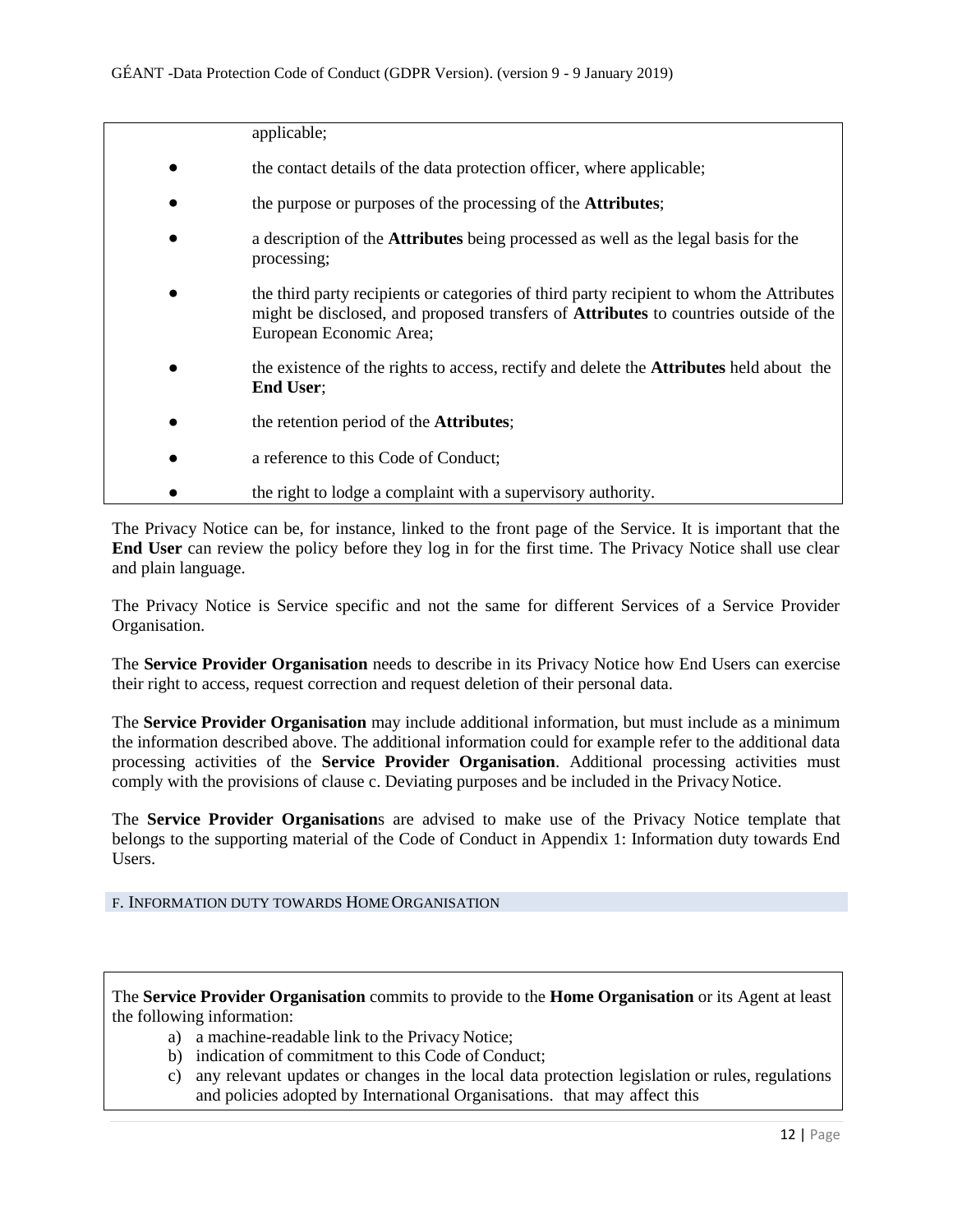#### Code of Conduct.

GÉANT has put in place a scalable technical solution allowing **Service Provider Organisations** to publicly announce their adherence to this Code of Conduct and to communicate its Service Privacy Notice's URL. When a Service Provider Organisation has several Service Privacy Notice, the URL of each Service Privacy Notice will be provided to the Home Organisation. This information is shared with the Home Organisation's Identity Provider before it releases the End User's Attributes to the **Service Provider Organisation**, enabling the Home Organisation to present it to the End User.

The current technical infrastructure is based on the standard SAML 2.0 metadata management and distribution system operated by Federation Operators. However this Code of Conduct will apply despite the future changes in the technical infrastructure.

G. DATA RETENTION

The **Service Provider Organisation** shall delete or anonymize all **Attributes** without undue delay as soon as they are no longer necessary for the purposes of providing the Service.

Under the GDPR, anonymized data does not constitute personal data; therefore, anonymized data can be kept indefinitely.

The retention period of the **Attributes** depends on the particularities of the Service and it needs to be decided by the **Organisation**. However, a **Service Provider Organisation** shall not store the **Attributes**  for an unlimited or indefinite period of time.

The **Service Provider Organisation** has to implement an adequate data retention policy compliant with the GDPR and other applicable data protection legislation. The existence of this policy must be communicated in the Service's Privacy Notice (see clause e. Information duty towards End User).

In principle the personal data must be deleted or anonymised if the **End User** (or their **Home Organisation**) no longer wishes to use the Service.

However, in many cases, the **End User** does not explicitly inform the **Service Provider Organisation**  that they no longer wish to use the Service, they just do not log in to the Service anymore. In this case it is considered as a good practice to delete or anonymise the **End User's** personal data if they have not logged in for 18 months.

On the other hand, there are also circumstances where an **End User** not signing in does not necessarily mean that they no longer wish to use the Service. The **Service Provider Organisation** shall implement appropriate processes to manage this type of situation. For instance:

if the Service is an archive for scientific data, the researchers who deposit their datasets to the archive may still remain the owners or custodians of the dataset although they do not log in for a while;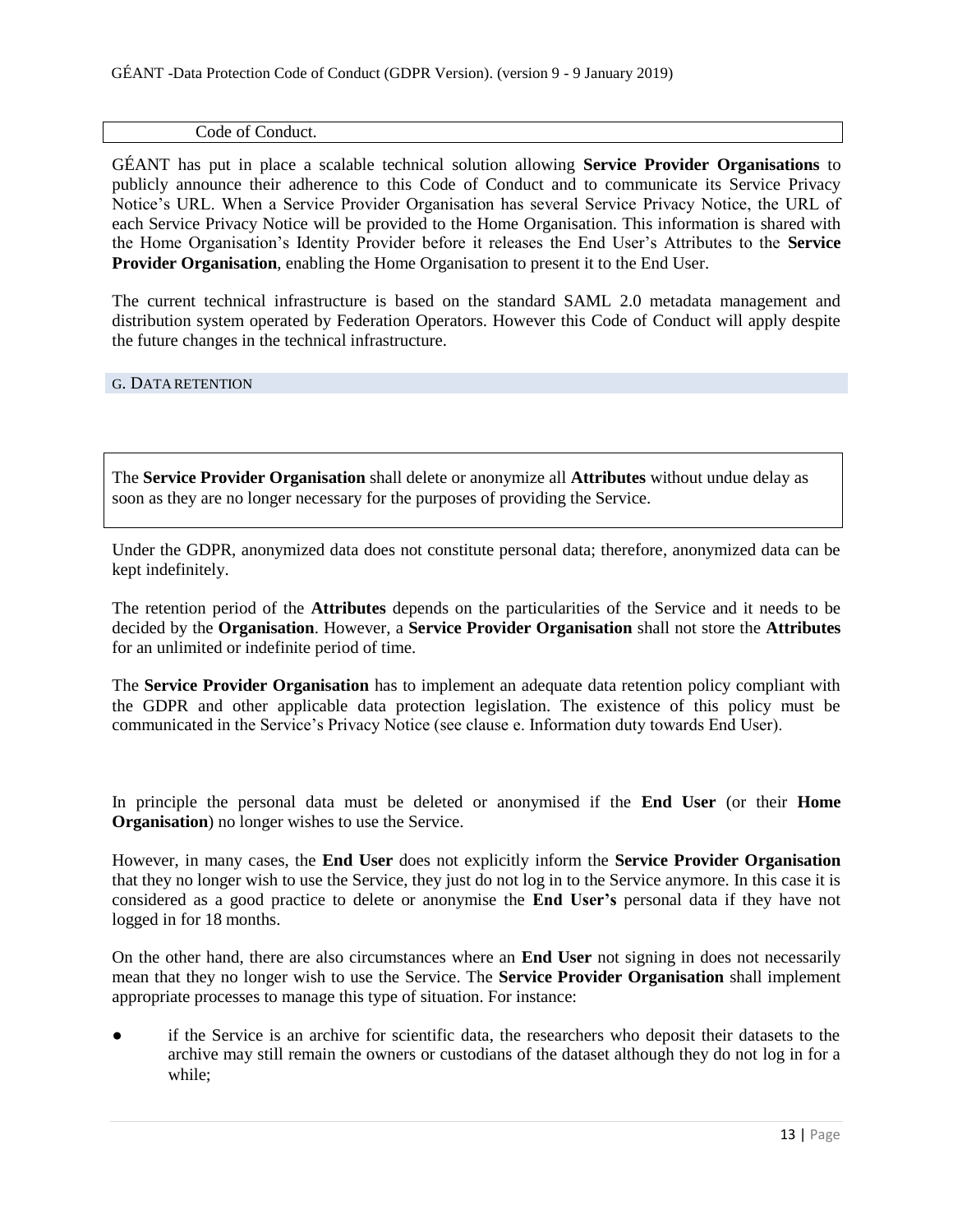- if the Service is a source code control system (for example, git), an **End User** uses to publish their computer program code, the **End User** may still want to be able to log in and maintain their code, although they have not logged in for a while;
- if the Service is a repository where researchers publish their scientific findings and contribution, the researchers still want to have their name and other **Attributes** attached to the finding, although they do not regularly log in;
- if the Service is a collaborative application (such as, a wiki or a discussion board) where the **End User** has their name or other **Attribute** attached to their contribution to let the other users learn and assess the provenance of the contribution and Attribute it to a specific person.

The Personal Data, including log files, do not need to be removed or anonymised as long as they are needed:

- for archiving purposes in the public interest, scientific or historical research purposes or statistical purposes;
- for compliance with a legal obligation which requires processing by International, European or Member State law to which the **Service Provider Organisation** issubject;
- for the performance of a task carried out in the public interest;
- for the establishment, exercise or defence of legal claims, such as resource allocation or invoices;
- for exercising the right of freedom of expression and information.

#### H. SECURITY MEASURES

The **Service Provider Organisation** warrants taking appropriate technical and organisational measures to safeguard Attributes against accidental or unlawful destruction or accidental loss, alteration, unauthorised disclosure or access. These measures shall ensure a level of security appropriate to the risks represented by the processing and the nature of the data to be protected, having regard to the state of the art and the cost of their implementation.

The **Service Provider Organisation** shall implement the security measures described in Appendix 2: Information Security, technical and organisational guidelines for Service Provider Organisations.

#### I. SECURITY BREACHES

The **Service Provider Organisation** commits to, without undue delay, report all suspected privacy or security breaches, meaning any breach of security leading to the accidental or unlawful destruction, loss, alteration, unauthorised disclosure of, or access to, personal data transmitted, stored or otherwise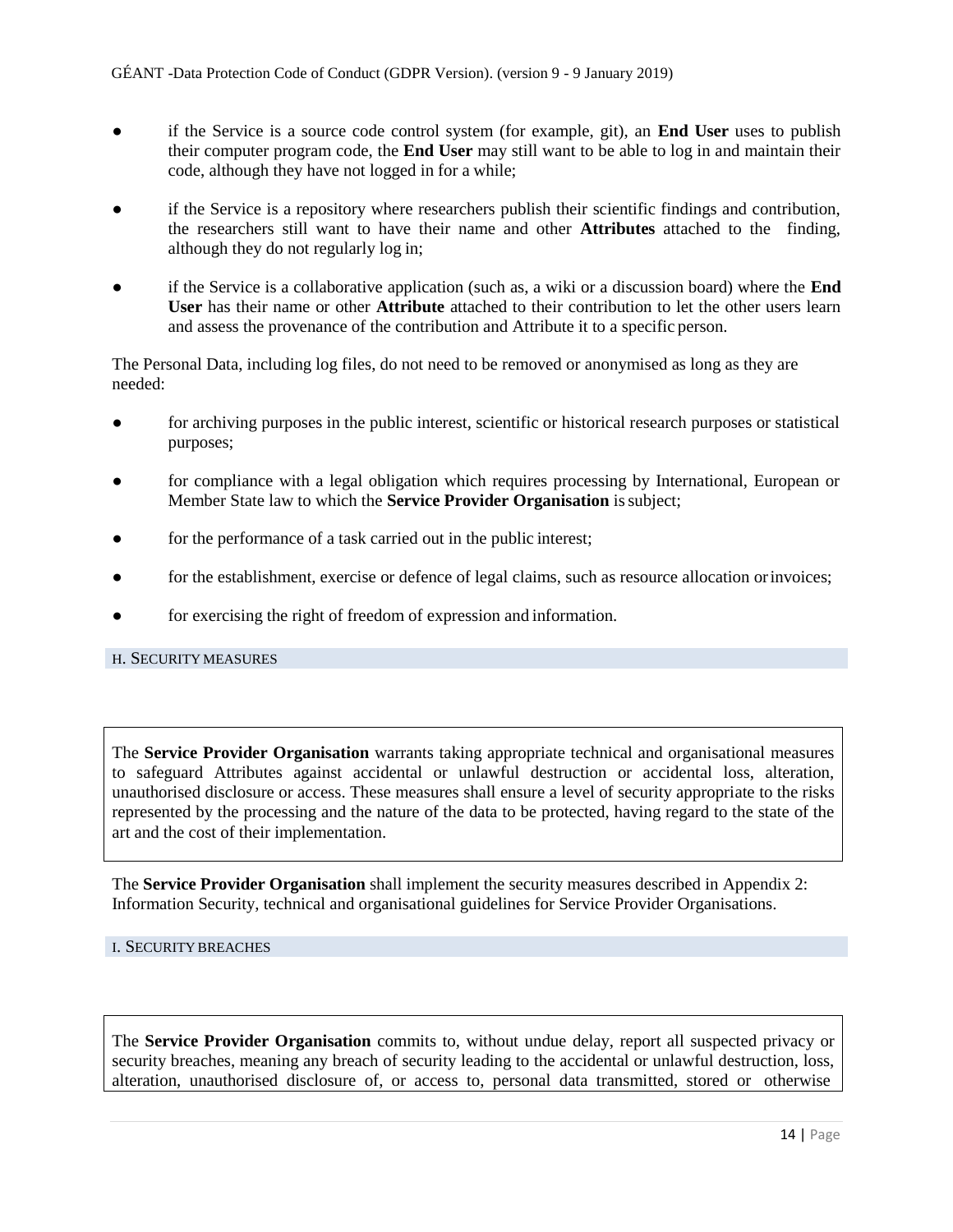processed concerning the **Attributes** to the **Home Organisation** or its Agent and, where this is legally required, to the competent data protection authority and/or to the **End Users** whose data are concerned by the security or privacy breach.

Article 33 of the GDPR describes the conditions when a personal data breach must be notified to the supervisory authority. This clause imposes an obligation to notify also the Home Organisation, to allow them to take the necessary technical and organisational measures for mitigating any risk the **Home Organisation** may be exposed to.

For example, if the **Service Provider Organisation** suspects that one or more user accounts in the **Home Organisation** has been compromised, the **Service Provider Organisation** contacting the **Home Organisation** enables the **Home Organisation** to take measures to limit any further damage (such as, suspend the compromised accounts) and to start the necessary actions to recover from the breach, if any.

The **Service Provider Organisation** shall use the security contact point of the Home Organisation or its Agent as provided in the technical infrastructure (currently, SAML 2.0 metadata), or an appropriate alternative, for the reporting.

J. TRANSFER OF PERSONAL DATA TO THIRDPARTIES

The **Service Provider Organisation** shall not transfer Attributes to any third party (such as a collaboration partner) except:

a) if mandated by the **Service Provider Organisation** for enabling the End User to access its Service on its behalf, or;

b) if the third party is committed to the Code of Conduct or has undertaken similar duties considered sufficient under the data protection law applicable to the **Service Provider Organisation** or;

c) if prior consent has been given by the End User.

The **Service Provider Organisation** shall not transfer Attributes to any third party (third party means a data controller other than the Home organisation or the Service Provider Organisation such as a collaboration partner) except:

- a) if the third party is a data processor for the **Service Provider Organisation** in which case an ordinary controller-processor relationship applies between the **Service Provider Organisation** and the third party working on behalf of the **Service Provider Organisation**. The **Service Provider Organisation** must conclude a written agreement with such data processor in accordance with applicable laws.
- b) if the third party is committed to the Code of Conduct. This is expected to be the case for various collaborative research scenarios, where the Service is provided to the **End User** by several data controllers working in collaboration.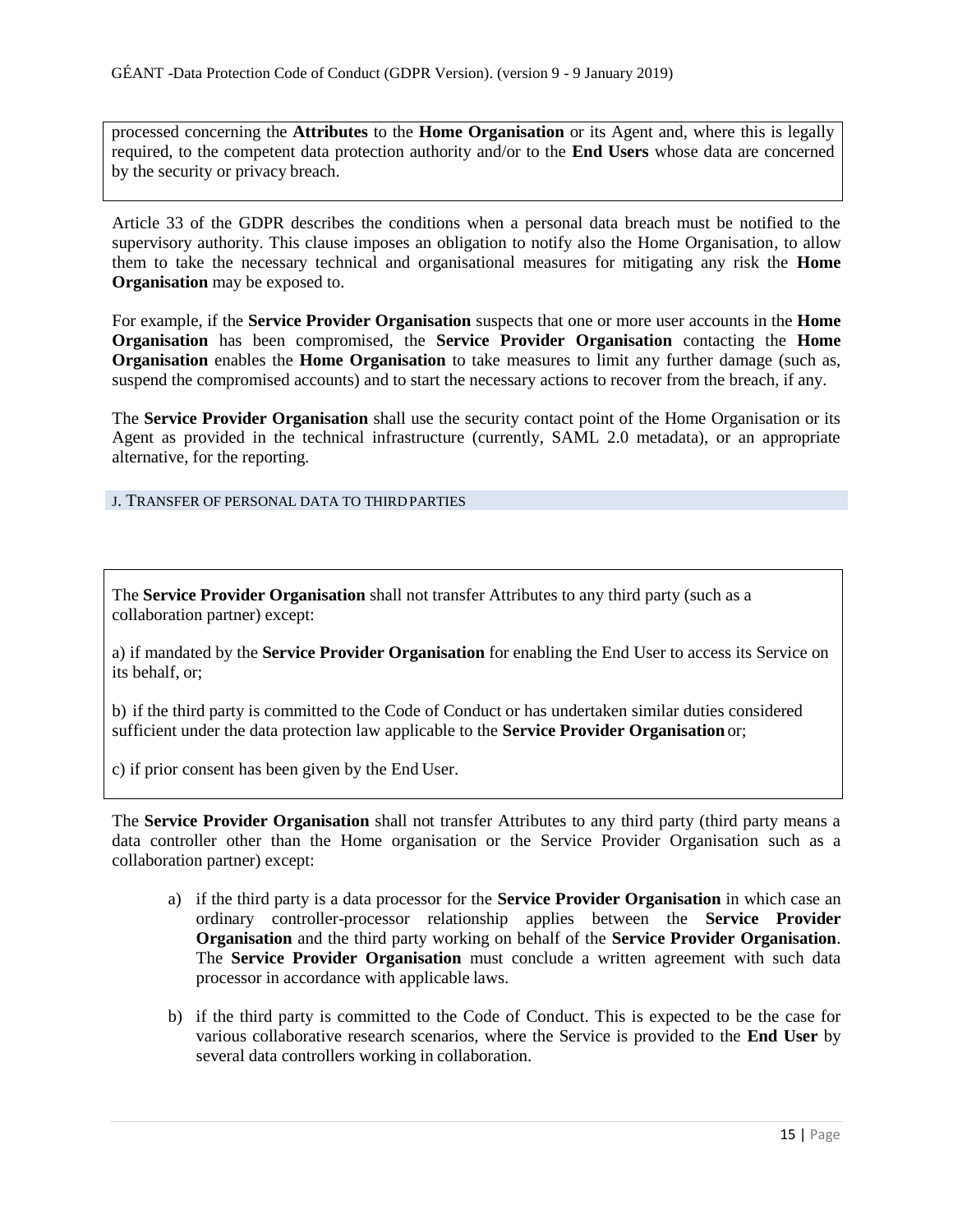A typical scenario is where a research collaboration has a **Service Provider Organisation**  that receives **Attributes** from **Home Organisations** and passes on (parts of) those **Attributes**  to third parties providing the actual Services. In this case, where the **Service Provider Organisation** acts as a proxy for the third parties, the **Service Provider Organisation** must ensure that all third parties receiving Attributes are committed to the Code of Conduct or similar (such as a Data Processing Agreement or a Data Transfer Agreement).

In contrast, if none of the **Attributes** received from the **Home Organisation** are being passed on, e.g. when only an internal identifier assigned by the proxy is sent to the third parties, the proxy does not need to make sure those third parties are committed to the Code of Conduct.

The organisation operating a proxy service, as described above, must act as intermediary between the **Home Organisation** and the third party. For instance, the proxy needs to relay the suspected privacy or security breaches to the **Home Organisation** or its Agent, as described in clause h. Security measures.

c) if prior consent has been given by the **End User.** For the requirements of such consent, see clause l. End User's consent.

If transfer to a third party includes also a transfer to a third country, the next clause imposes further requirements.

#### K. TRANSFER OF PERSONAL DATA TO THIRD COUNTRIES

1. Transfers among **Service Provider Organisations** that have adhered to the Code of Conduct. This Code of Conduct constitutes an adequate legal basis for cross-border transfers of Attributes among the **Service Provider Organisations** that have adhered to it, whether the **Service Provider Organisation** receiving the Attributes is established in the European Economic Area or not. In other terms, the Code of Conduct legitimates cross-border transfers among the parties that have committed to the Code of Conduct.

2. Transfers to parties that have **not** adhered to this Code of Conduct established outside the EEA The **Service Provider Organisation** guarantees that, when transferring **Attributes** to a party that has not adhered to this Code of Conduct and that is based outside the European Economic Area or in a country without an adequate level of data protection pursuant to Article 45.1 of the GDPR or the recipient is an International Organisation, to take appropriate safeguards.

Under European data protection legislation, transfers of personal data from the European Economic Area to third countries that do not offer an adequate level of data protection are restricted, unless the recipient territory ensures so-called *"appropriate safeguards"*. However, Article 49 of the GDPR provides with an exhaustive list of derogations to this general prohibition. The following derogations are relevant for this context: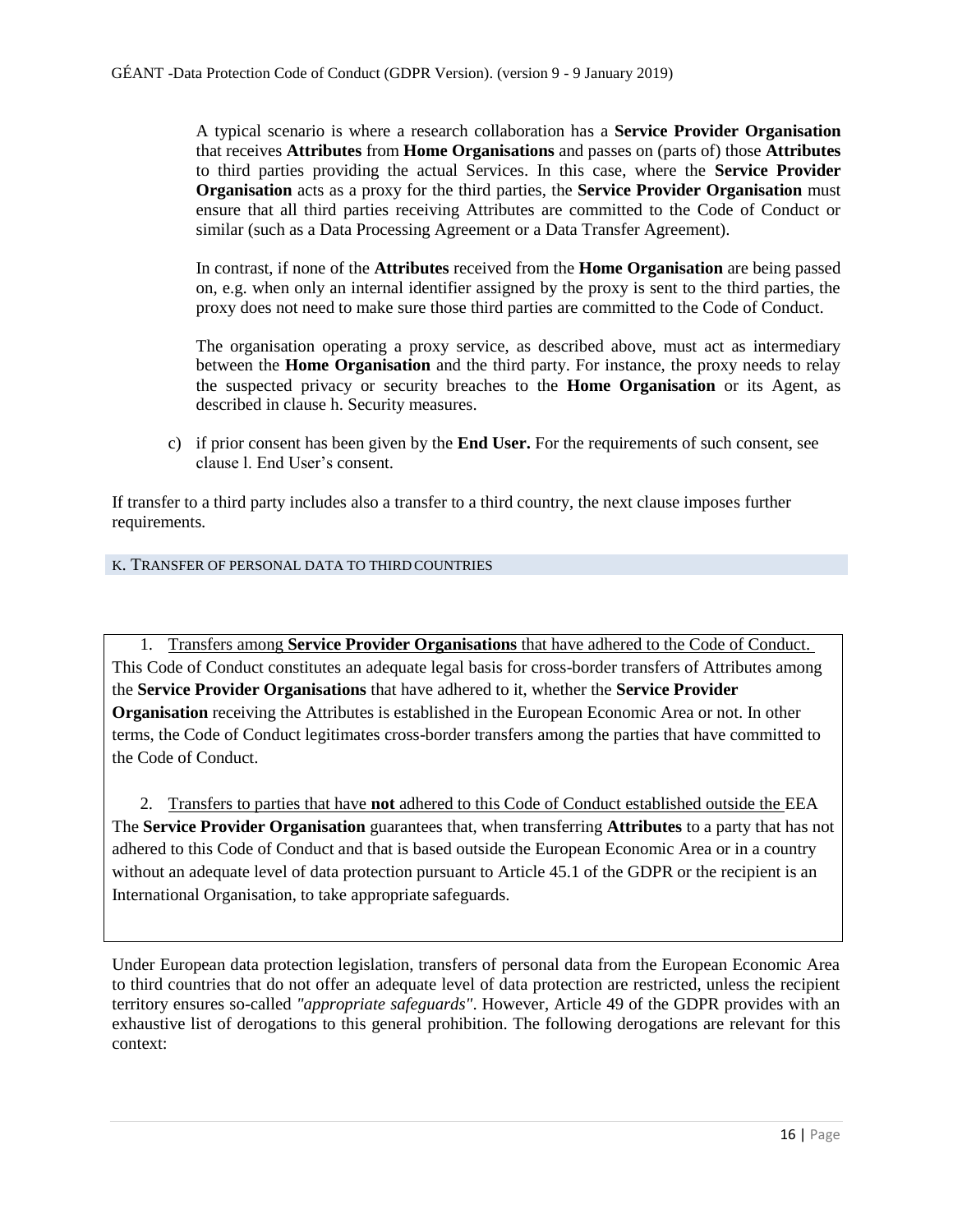- **Consent of the End User:** The unambiguous consent of the data subject legitimates data transfers to third countries, even if the recipient does not offer an adequate level of protection. The **Service Provider Organisation** may rely on the End User's freely given informed revocable consent as described in clause l. End User's consent.
- **Contractual guarantees**: The existence of an appropriate contractual framework, supported by Standard contract clauses, either adopted by the European Commission or by a supervisory authority, the use of appropriate safeguards such as Binding Corporate Rules or other legally binding and enforceable instruments are recognised methods of transferring personal data. The use of Standard contract clauses does not exclude the possibility for the contracting parties to include them in a wider contract nor to add other clauses as long as they do not enter in contradiction. When using EU model clauses, the **Service Provider Organisation** needs to verify and ascertain that the other party is able to comply with all contractual obligations set out in the model clauses, especially taking into account local law applicable to such party.
- Approved code of conduct: an approved code of conduct pursuant to Article 40 of the GDPR together with binding and enforceable commitments of the controller or processor in the third country to apply the appropriate safeguards, including as regards data subjects'rights.

If transferring Attributes to a third country involves also a transferring them to a third party, also clause j. Transfer of personal data to third parties needs to be satisfied.

L. END USER'S CONSENT

Consent must be freely given, specific, informed and must unambiguously indicate the **End User's**  wishes by which they, by a statement or by a clear affirmative action, signify agreement to the processing of their personal data.

When a **Service Provider Organisation** relies on End User's consent (e.g. c. Deviating purposes, j. Transfer of personal data to third parties, k. Transfer of personal data to third countries), it can be provided by a written statement, including by electronic means. This could include ticking a box when visiting an internet website, choosing privacy settings options of a software or another statement or conduct (i.e. a clear affirmative action) which clearly indicates the data subject's acceptance of the proposed processing of their personal data. Consent shall always be documented. Furthermore, the **End Users** shall be able to withdraw their consent .

Following Recital 43 of the GDPR, the Service Provider Organisation shall not rely on consent when there is a clear imbalance between the End User and the Service Provider Organisation.

Notice that this Code of Conduct for Service Provider Organisations does not make normative requirements on the Home Organisation's legal grounds to release Attributes to the Service Provider Organisation. However, the user interaction assumes the Attribute release is not based on the End User's consent.

### M. LIABILITY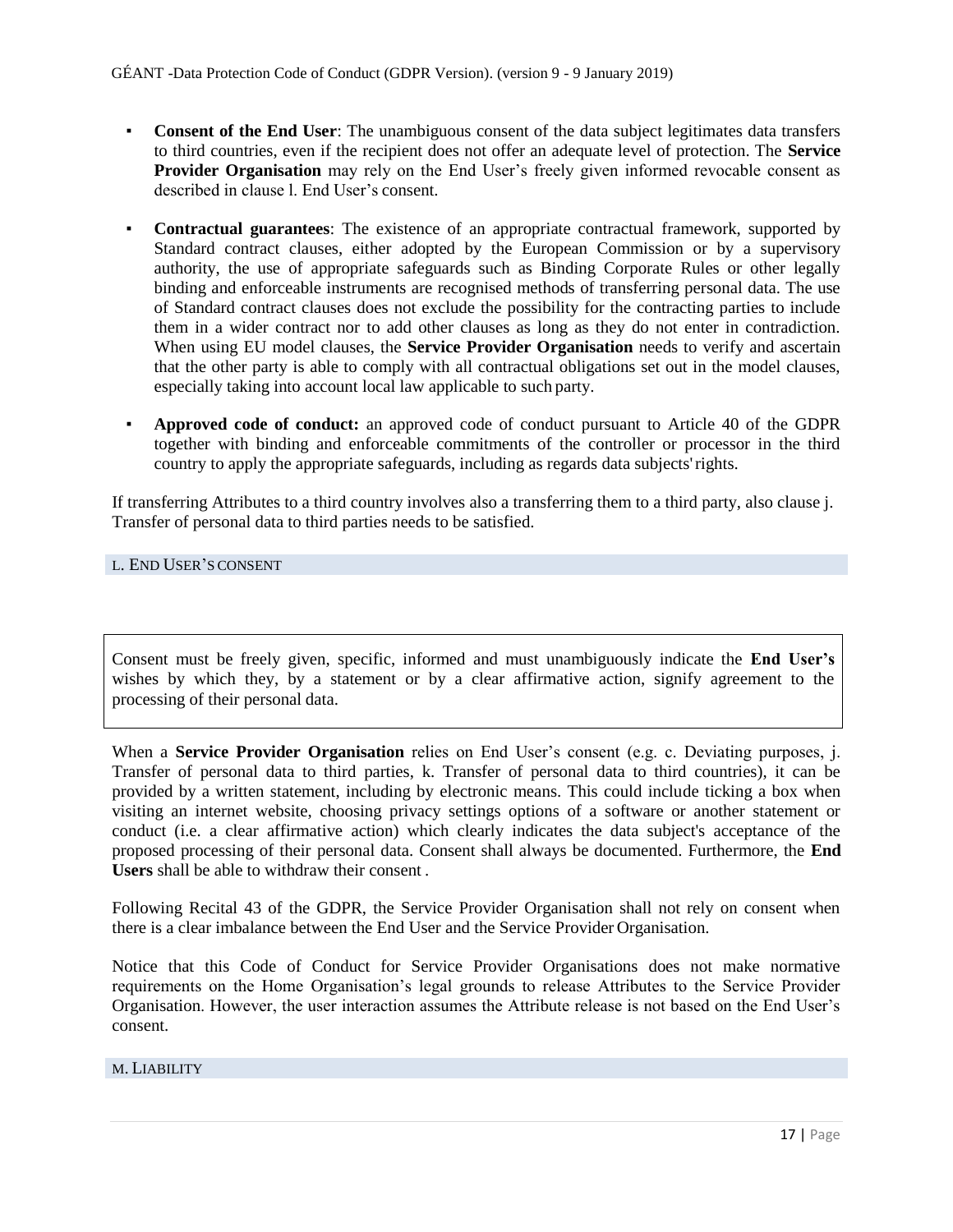The Service Provider Organisation agrees to hold harmless the **End User and** the **Home Organisation**  (as well as the Agent) who has suffered damage as a result solely of any violation of this Code of Conduct by the **Service Provider Organisation** as determined in a binding and enforceable judicial ruling.

In the event of damages related to the breach of this Code of Conduct (i.e.: using the **Attributes** for other purposes, sharing the **Attributes** with third parties etc.), the **Service Provider Organisation** will hold the other parties harmless following a binding and enforceable judicial ruling.

For example, in case an **End User** files a complaint against their **Home Organisation** for unlawful release of **Attributes** after a **Service Provider Organisation** has released the **Attributes** to a third party, the **Service Provider Organisation** agrees to assume the liabilities of the **Home Organisation** towards the **End User** in respect of a breach of this Code of Conduct by the Service Provider Organisation.

A Service Provider Organisation shall be exempt from liability if it proves that it is not in any way responsible for the event giving rise to the damage

#### N. GOVERNING LAW AND JURISDICTION

This Code of Conduct shall be interpreted in the light of the GDPR and of the guidance issued by the European Data Protection Board or its predecessor<sup>5</sup>, always notwithstanding any privileges and immunities of Service Provider Organisations being International Organisations, as these are awarded by their constituent and/or statutory documents and international law.

If there are any disputes regarding the validity, interpretation or implementation of this Code of Conduct, the parties shall agree on how and where to settle them.

This Code of Conduct shall be interpreted in the light of the GDPR and of guidance issued by the regulatory authorities such as the European Data Protection Board

If there are disputes regarding the validity, interpretation or implementation of this Code of Conduct, the parties shall agree on how and where to settle them. For instance, if there is a dispute between a Home Organisation and Service Provider Organisation who are established in the same EU Member State, the parties can agree on using the local law and court. If the parties are both International Organisations, the parties can agree on an arbitration court. If only one of the parties is an International Organisation, the parties shall bring their dispute before the arbitration court of the Service Provider's jurisdiction. If the parties cannot come to an agreement, the Dutch laws and courts are assumed.

<sup>5</sup>The Opinion 8/2010 on applicable law of the Article 29 Working Party, as updated in 2015, provides useful guidance on how to determine the applicable law in cross-national collaborations.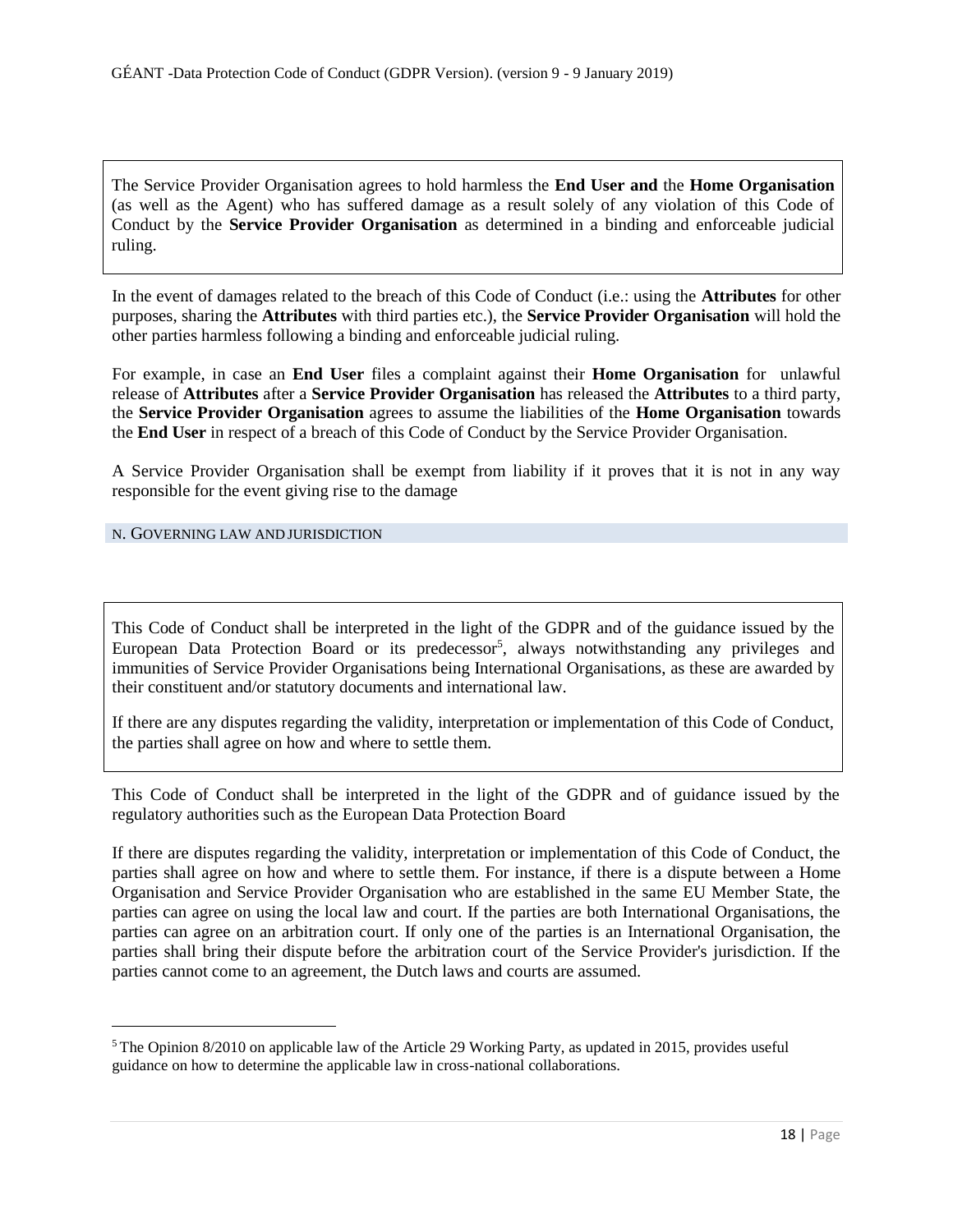#### O. ELIGIBILITY

The Code of Conduct must be implemented and executed by a duly authorised representative of the **Service Provider Organisation**.

Each **Service Provider Organisation** must make sure that the commitment to this Code of Conduct is done by a person or by several persons (sometimes called a "signature authority") who has or have the right to commit the **Service Provider Organisation** to this Code of Conduct.

The person administering the Service that receives **Attributes** must identify the person or body in their organisation that can decide if the **Service Provider Organisation** commits to this Code of Conduct, as the Service administrator cannot necessarily take this decision on their own.

P. TERMINATION OF THE CODE OF CONDUCT

The **Service Provider Organisation** can only terminate adherence to this Code of Conduct in case of:

- this Code of Conduct being replaced by a similar arrangement, or;
- the termination of the Service provisioning to the Home Organisation or;
- the effective notification provided by the authorised representative of the Service Provider Organisation to terminate its adherence to this Code of Conduct.

Even after the **Service Provider Organisation** has terminated its adherence to the Code of Conduct, the Attributes received continue to be protected by the principles enshrined in this Code of Conduct (see q. Survival of the Code of Conduct).

#### Q. SURVIVAL OF THE CODE OF CONDUCT

The **Service Provider Organisation** agrees to be bound by the provisions of this Code of Conduct that are intended to survive due to their sense and scope after the end, lapse or nullity of this Code of Conduct until the processing terminates.

#### R. PRECEDENCE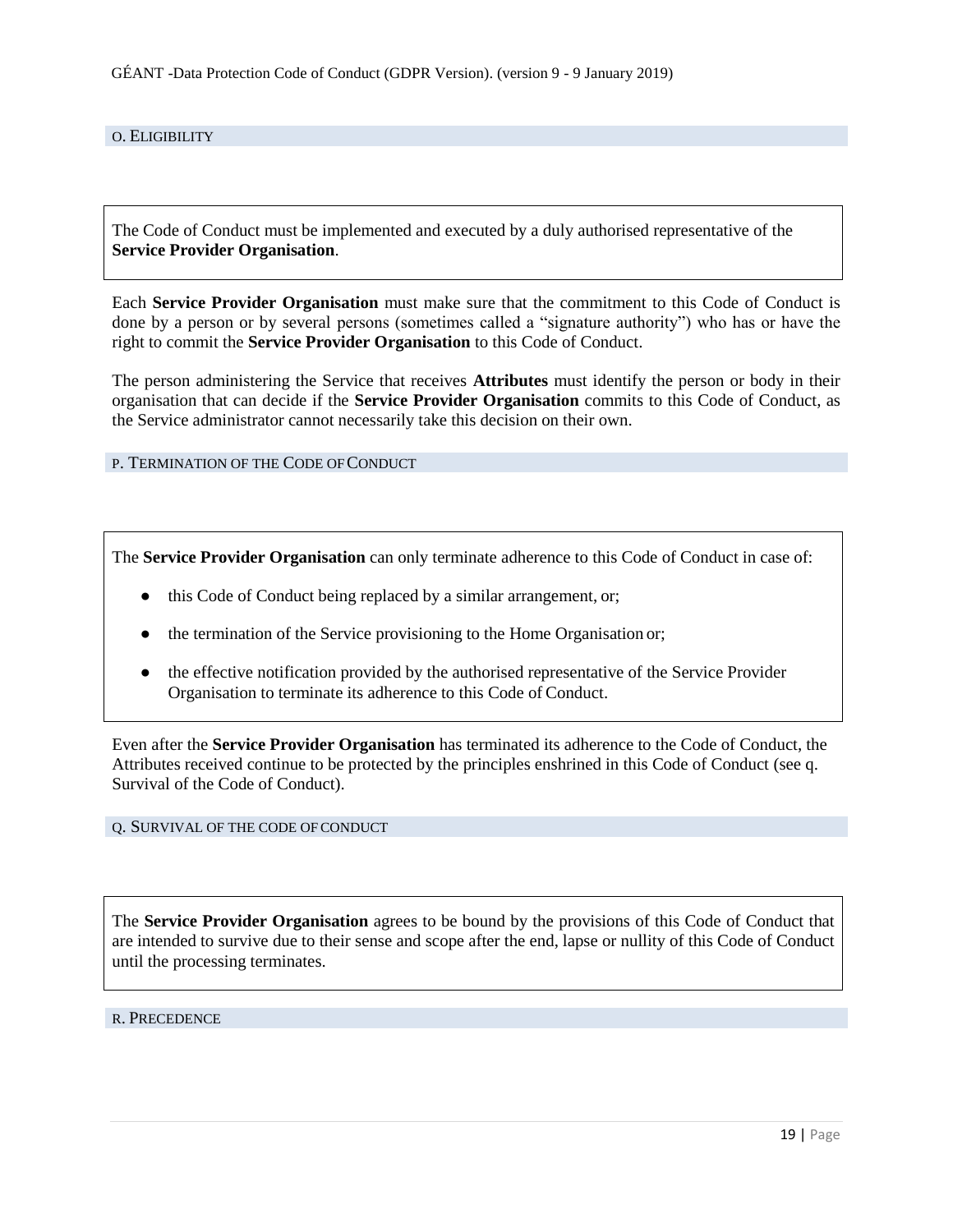The Service Provider Organisation warrants to comply with the stipulation that, in the event of conflict between a provision contained in this Code of Conduct and a provision of the agreement concluded between the **Service Provider Organisation** and the **Home Organisation**, the provision of the agreement concluded between **Service Provider Organisation** and **Home Organisation** takes precedence over the provision of this Code of Conduct.

In case of conflict between the provisions of the agreement between the Service Provider Organisation and the Home Organisation, this Code of Conduct and/or the data protection legislation, the following order shall prevail:

- 1. the agreement between the Home Organisation and the Service Provider Organisation;
- 2. the provisions of this Code of Conduct and;
- 3. Applicable Data Protection Laws (such as other country specific law on Data protection or Privacy).

If a **Service Provider Organisation** has an agreement (possibly a data processing agreement) with (some of) the **Home Organisation**(s) and the agreement is in conflict with this Code of Conduct, that agreement has precedence.

This section allows the **Service Provider Organisation** to have a bilateral agreement overriding the Code of Conduct with some **Home Organisations**, meanwhile, this Code of Conduct will still apply to the other **Home Organisations** that have not entered into a bilateral agreement.

#### **ATTRIBUTE PROVIDERS**

An Attribute Provider is an organisation other than the Home Organisation that manages extra Attributes for End Users of a Home Organisation and releases them to the Service Provider Organisation.

According to Section Functional Scope, the Service Provider Organisation and the communities representing the Service Provider Organisation can agree to apply the Code of Conduct also to other Attributes, such as those the Service Provider Organisation manage and share themselves. The organisation managing the extra Attributes becomes an Attribute Provider.

When the Code of Conduct is applied to Attributes managed by Attribute Providers, the Service Provider Organisation further agrees and warrants the following:

- (see clause i. Security Breaches) the Service Provider Organisation commits to report all suspected privacy or security breaches also to the Attribute Provider;
- (see clause m. Liability) the Service Provider Organisation agrees to hold harmless also the Attribute Provider who has suffered damage as a result solely of any violation of this Code of Conduct by the Service Provider Organisation as determined in a binding and enforceable judicial ruling;
- (see clause r. Precedence) the Service Provider Organisation warrants to comply also with the stipulation that, in the event of conflict between a provision contained in this Code of Conduct and a provision of the agreement concluded between the Service Provider Organisation and the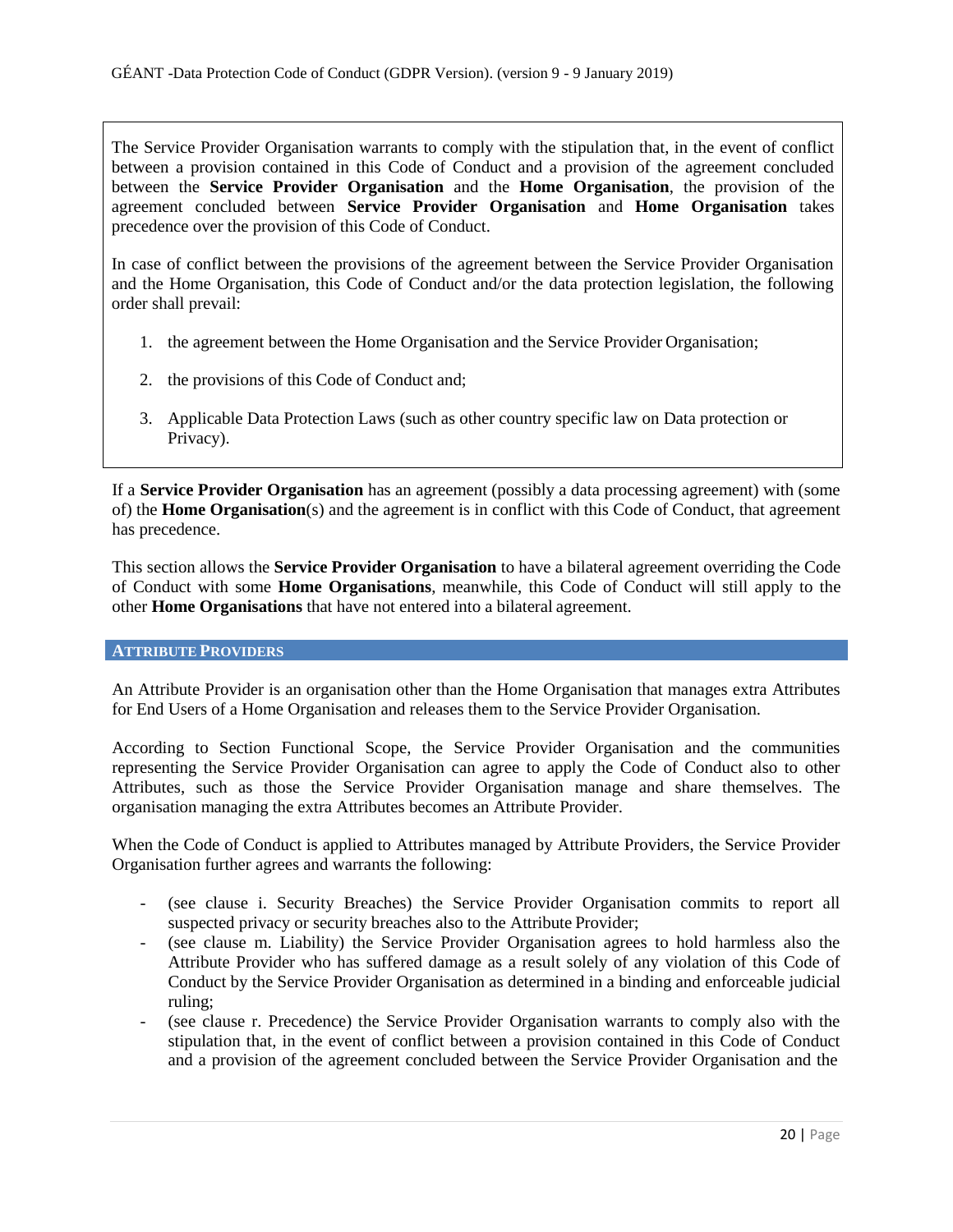Attribute Provider, the provision of the agreement concluded between Service Provider Organisation and Attribute Provider takes precedence over the provision of this Code of Conduct.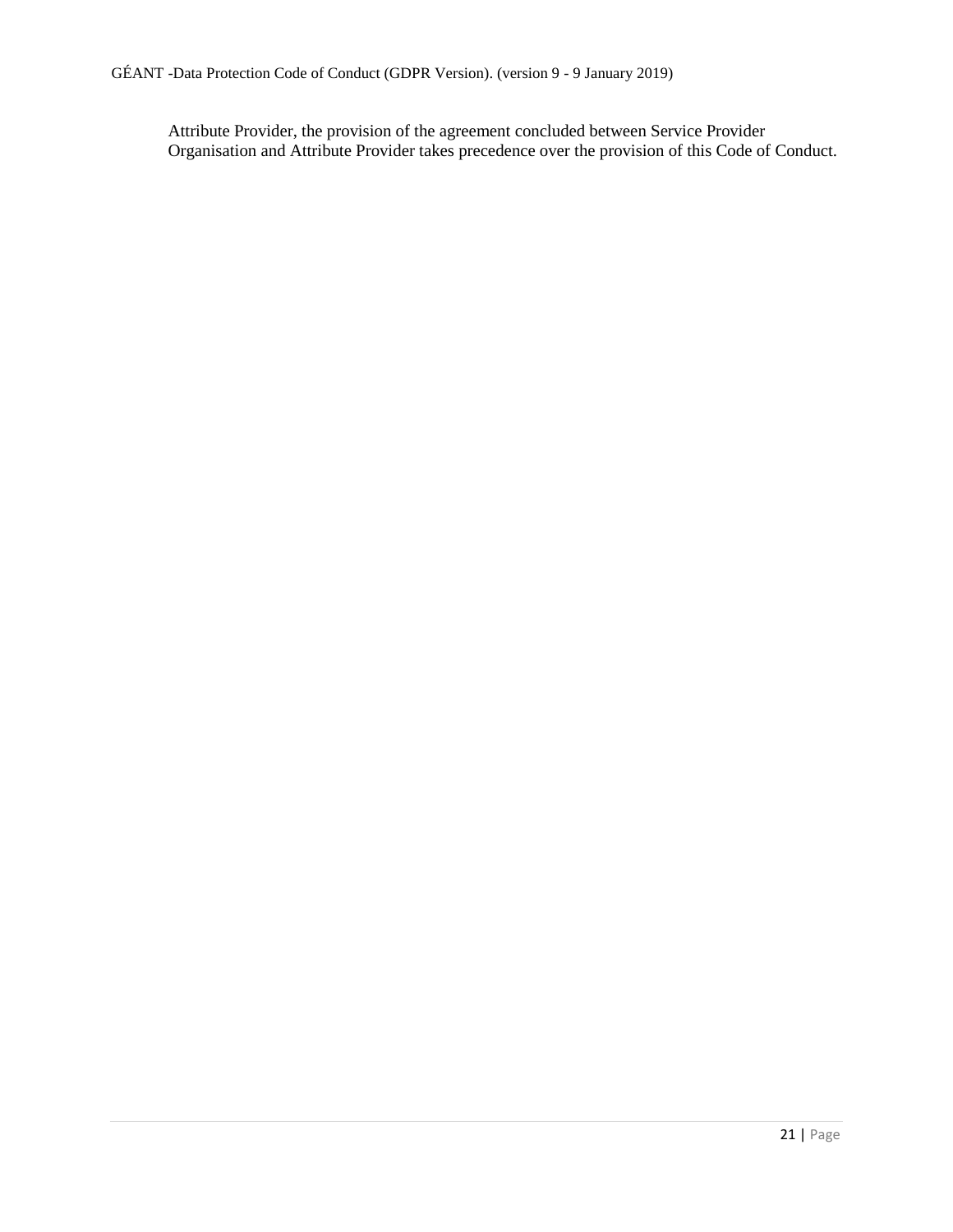#### **APPENDIX 1: INFORMATION DUTY TOWARDS END USERS**

This appendix consists of two parts:

I. How a Service Provider Organisation can develop a Privacy Notice.

Although this is a mandatory obligation, practice has shown that it is a challenge for many **Service Provider Organisations** to develop an appropriate Privacy Notice for the Services they provide. A practical template is provided to assist the **Service Provider Organisations**.

II. How the **Home Organisation** should inform the **End User** about the **Attribute release**.

This guideline is primarily for software developers who develop an **End User** interface for the **Attribute** release on an **Identity Provider** server.

#### PRIVACY NOTICE TEMPLATE

This template intends to assist **Service Provider Organisations** in developing a Privacy Notice document that fulfils the requirements of the GDPR and the Code of Conduct. The template presents some examples (in italics) and proposes some issues that should be to taken into account.

The Privacy Notice must be provided at least in English. You can add another column to the template for a local translation of the text. Alternatively, the local translation can be a parallel page, and you can use the xml:lang element to introduce parallel language versions of the Privacy Notice page as described in SAML2 Profile for the Code of Conduct.

| Name of the Service                                   | SHOULD be the same as mdui: DisplayName                                                                                             |
|-------------------------------------------------------|-------------------------------------------------------------------------------------------------------------------------------------|
|                                                       | WebLicht                                                                                                                            |
| Description of the<br>Service                         | SHOULD be the same as mdui: Description                                                                                             |
|                                                       | WebLicht is a service for language research. It provides an execution<br>environment for automatic annotation of text corpora.      |
| Data controller and                                   | Tübingen university, Institute for language research                                                                                |
|                                                       | Laboratory manager Bob Smith, bob.smith@example.org                                                                                 |
| controller's<br>Data                                  | If the controller has a data protection officer (GDPR Section 4)                                                                    |
| officer, if applicable                                | Chief Security Officer bill.smith@example.org                                                                                       |
| Jurisdiction<br>and                                   | The country in which the Service Provider Organisation is established                                                               |
| authority                                             |                                                                                                                                     |
|                                                       | SHOULD be an ISO 3166 code followed by the name of the country<br>and its subdivision if necessary for qualifying the jurisdiction. |
| a contact person<br>protection<br>data<br>supervisory | and whose laws are applied.                                                                                                         |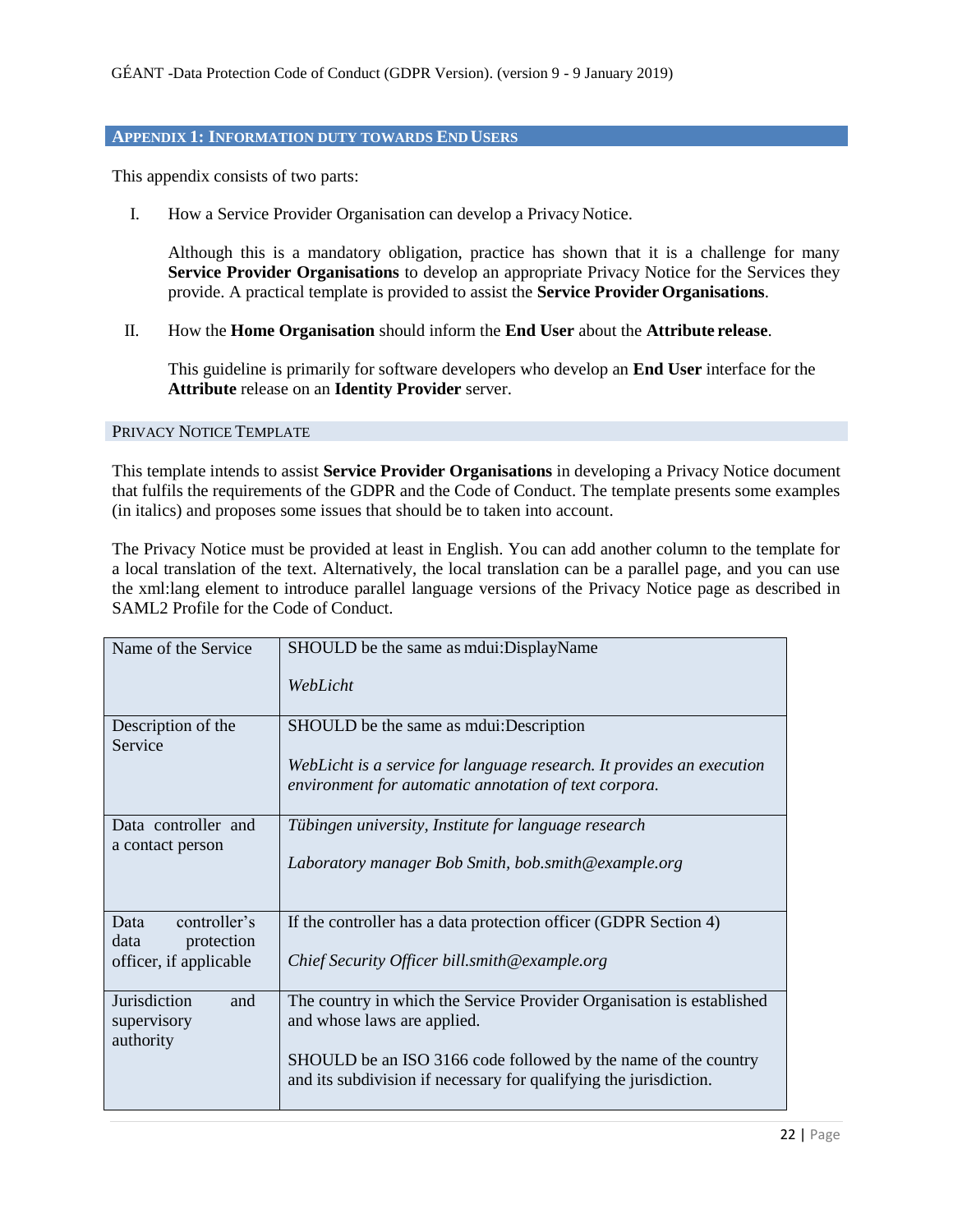|                                                    | DE-BW Germany Baden-Württemberg                                                                                                                                          |
|----------------------------------------------------|--------------------------------------------------------------------------------------------------------------------------------------------------------------------------|
|                                                    | How to lodge a complaint to the competent Data protection authority:                                                                                                     |
|                                                    | Instructions to lodge a complaint are available at                                                                                                                       |
| Personal data                                      | A. Personal data retrieved from your Home Organisation:                                                                                                                  |
| processed and the<br>legal basis for<br>processing | - your unique user identifier (SAML persistent identifier) *                                                                                                             |
|                                                    | - your role in your Home Organisation (eduPersonAffiliation<br>Attribute)<br>$\ast$                                                                                      |
|                                                    | - your name *                                                                                                                                                            |
|                                                    | B. Personal data you have provided or may be generated as a result of<br>your use of our service:                                                                        |
|                                                    | - logfiles on the service activity *                                                                                                                                     |
|                                                    | - your profile                                                                                                                                                           |
|                                                    |                                                                                                                                                                          |
|                                                    | $*$ = the personal data is necessary for providing the Service that the<br>End User has requested. Other personal data is processed because you<br>have consented to it. |
|                                                    | Please make sure the list A. matches the list of requested Attributes in<br>the Service Provider Organisation's SAML 2.0 metadata.                                       |
| Purpose of the<br>processing of personal<br>data   | Don't forget to describe also the purpose of the log files, if they contain<br>personal data (usually they do).                                                          |
|                                                    | Your personal data is used                                                                                                                                               |
|                                                    | to authorise your access to and use of the compute resources<br>we provide;                                                                                              |
|                                                    | to properly account your use to relevant infrastructure funding<br>bodies;                                                                                               |
|                                                    | to ensure the integrity and availability of our service                                                                                                                  |
| Third parties to whom<br>personal data is          | Notice clause <i>j</i> of the Code of Conduct for Service Provider                                                                                                       |
| disclosed                                          | Organisations.                                                                                                                                                           |
|                                                    | We may share your personal data with third parties (or otherwise<br>allow them access to it) in the following cases:                                                     |
|                                                    | (a) to satisfy any applicable law, regulation, legal<br>process, subpoena or governmental request                                                                        |
|                                                    | (b) to enforce this Privacy Policy, including                                                                                                                            |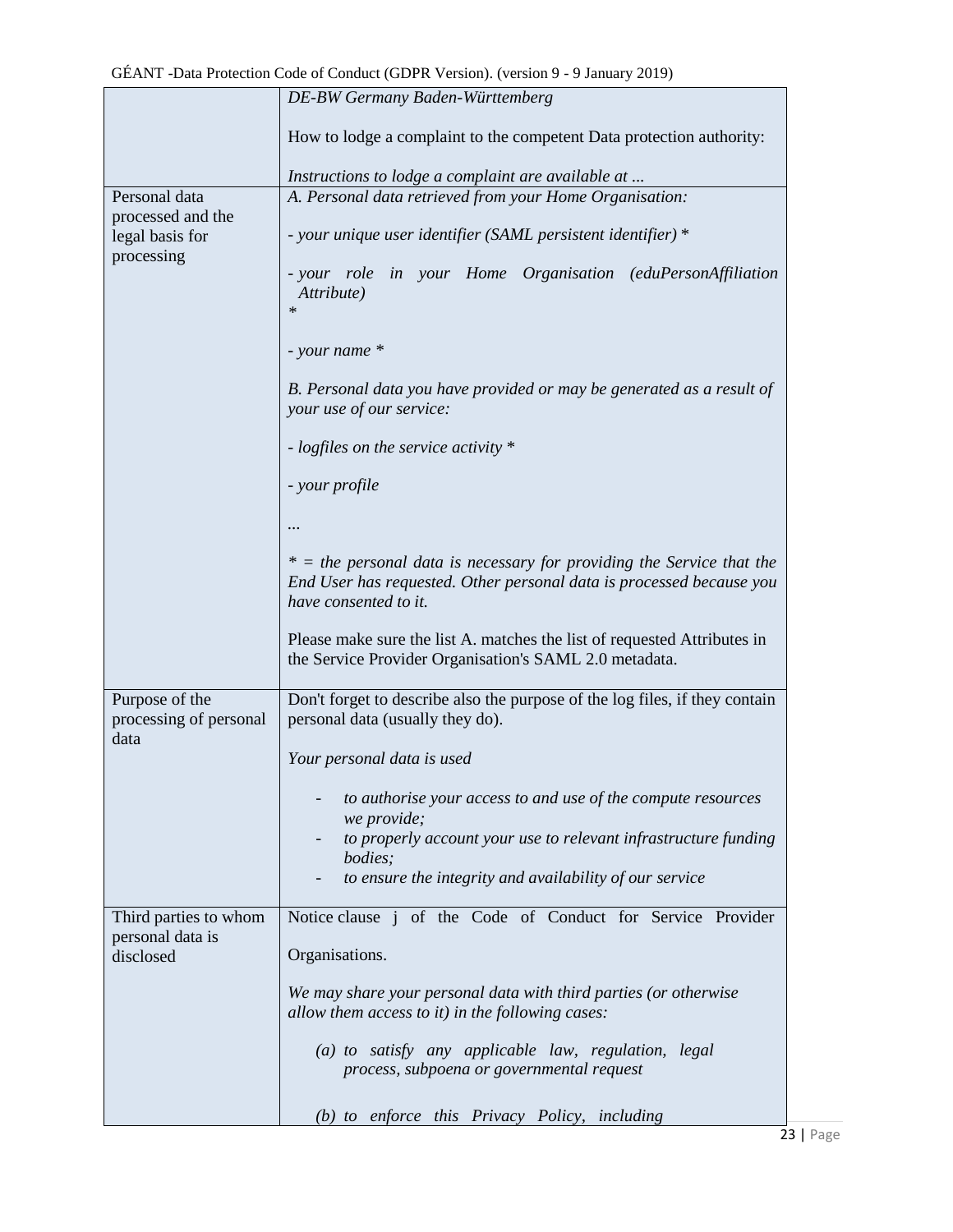|                                                                          | investigation of potential violations thereof;                                                                                                                                                                                                                                                                    |
|--------------------------------------------------------------------------|-------------------------------------------------------------------------------------------------------------------------------------------------------------------------------------------------------------------------------------------------------------------------------------------------------------------|
|                                                                          | Inform the user that his/her personal data may be displayed<br>to other users of the service or to the public.                                                                                                                                                                                                    |
|                                                                          | Your personal data may be accessible by others users and<br>by the public (e.g. for a wiki, a text in the bottom of the<br>page may state "This page was last edited by [first name]<br>[last name] ".)                                                                                                           |
|                                                                          | Are the 3rd parties outside EU/EEA or the countries or<br>international organisations whose data protection EC has<br>decided to be adequate? If yes, add references to the<br>appropriate or suitable safeguards.                                                                                                |
|                                                                          | In the case where a third party is located in a country<br>whose data protection laws are not as comprehensive as<br>those of the countries within the European Union we will<br>take appropriate steps to ensure that transfers of your<br>personal data are still protected in line with European<br>standards. |
|                                                                          | You have a right to contact us for more information about<br>the safeguards we have put in place to ensure the adequate<br>protection of your personal data when this is transferred as<br>mentioned above.                                                                                                       |
| How to access,                                                           | Contact the contact person above.                                                                                                                                                                                                                                                                                 |
| rectify and delete<br>the personal data<br>and object its<br>processing. | To rectify the data released by your Home Organisation,<br>contact your Home Organisation's IT helpdesk.                                                                                                                                                                                                          |
| Withdrawal of<br>consent                                                 |                                                                                                                                                                                                                                                                                                                   |
| Data portability                                                         |                                                                                                                                                                                                                                                                                                                   |
| Data retention                                                           | When the user record is going to be deleted or<br>anonymised? Remember, you cannot store user records<br>infinitely. It is not sufficient that you promise to delete<br>user records on request. Instead, consider defining an<br>explicit period.                                                                |
|                                                                          | Personal data is deleted on request of the user or if the user hasn't<br>used                                                                                                                                                                                                                                     |
| <b>Data Protection Code</b><br>of Conduct                                | Your personal data will be protected according to the Code of Conduct<br>for Service Provider Organisations, a common standard for the<br>research and higher education sector to protect your privacy.                                                                                                           |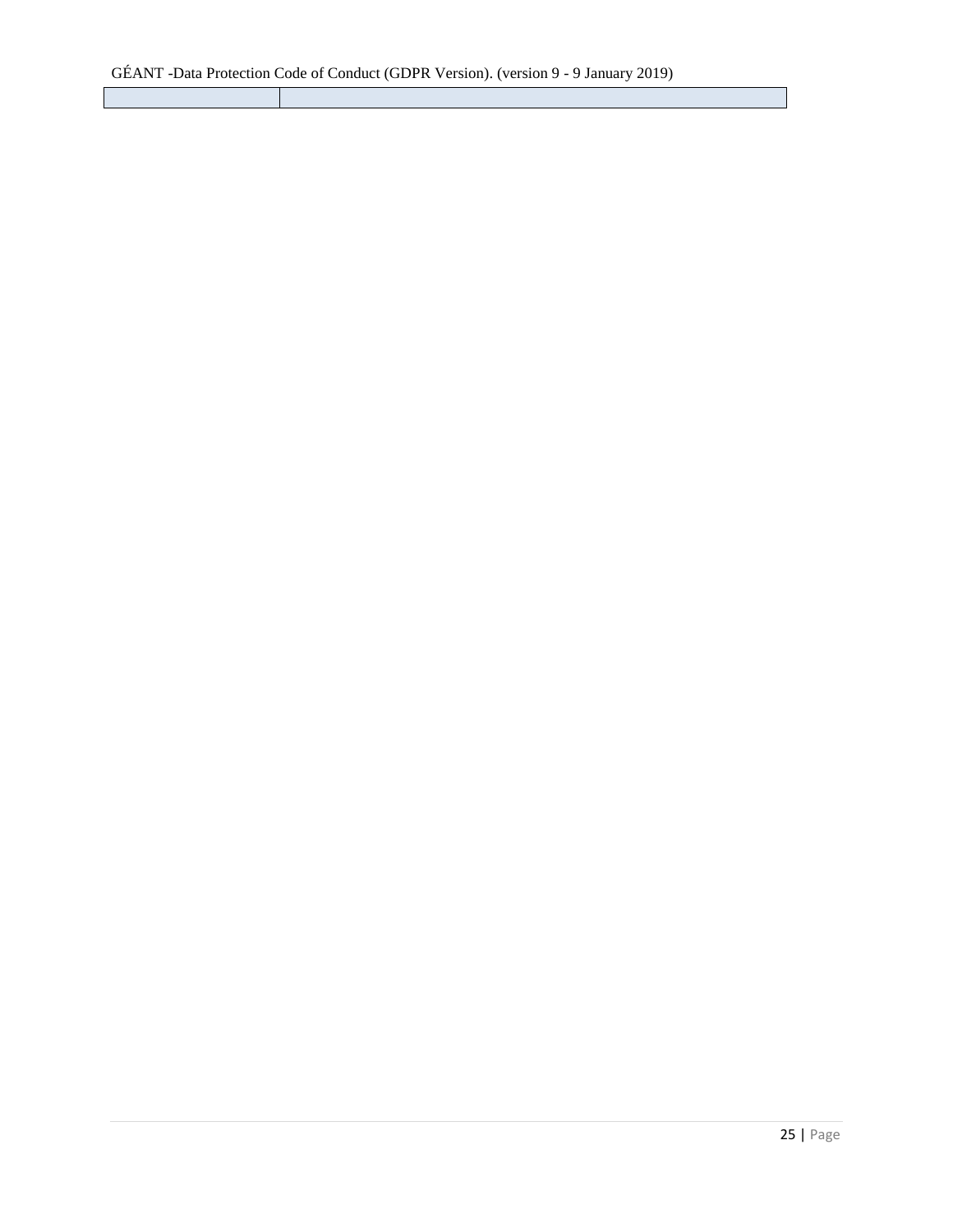| Personal data<br>processed and the<br>legal basis for<br>processing | A. Personal data retrieved from your Home Organisation:                                                                                                                  |
|---------------------------------------------------------------------|--------------------------------------------------------------------------------------------------------------------------------------------------------------------------|
|                                                                     | - your unique user identifier (SAML persistent identifier) *                                                                                                             |
|                                                                     | - your role in your Home Organisation (eduPersonAffiliation Attribute)<br>$\ast$                                                                                         |
|                                                                     | - your name *                                                                                                                                                            |
|                                                                     | B. Personal data you have provided or may be generated as a result of<br>your use of our service:                                                                        |
|                                                                     | - logfiles on the service activity *                                                                                                                                     |
|                                                                     | - your profile                                                                                                                                                           |
|                                                                     |                                                                                                                                                                          |
|                                                                     | $*$ = the personal data is necessary for providing the Service that the<br>End User has requested. Other personal data is processed because you<br>have consented to it. |
|                                                                     | Please make sure the list A. matches the list of requested Attributes in<br>the Service Provider Organisation's SAML 2.0 metadata.                                       |
| Purpose of the<br>processing of<br>personal data                    | Don't forget to describe also the purpose of the log files, if they contain<br>personal data (usually they do).                                                          |
|                                                                     | Your personal data is used                                                                                                                                               |
|                                                                     | to authorise your access to and use of the compute resources we                                                                                                          |
|                                                                     | provide<br>to properly account your use to relevant infrastructure funding                                                                                               |
|                                                                     | <i>bodies</i><br>to ensure the integrity and availability of our service                                                                                                 |
| Third parties to<br>whom personal data<br>is disclosed              | Notice clause j of the Code of Conduct for Service Provider<br>Organisations.                                                                                            |
|                                                                     | We may share your personal data with third parties (or otherwise allow<br>them access to it) in the following cases:                                                     |
|                                                                     | to satisfy any applicable law, regulation, legal process,<br>$\left(a\right)$<br>subpoena or governmental request;                                                       |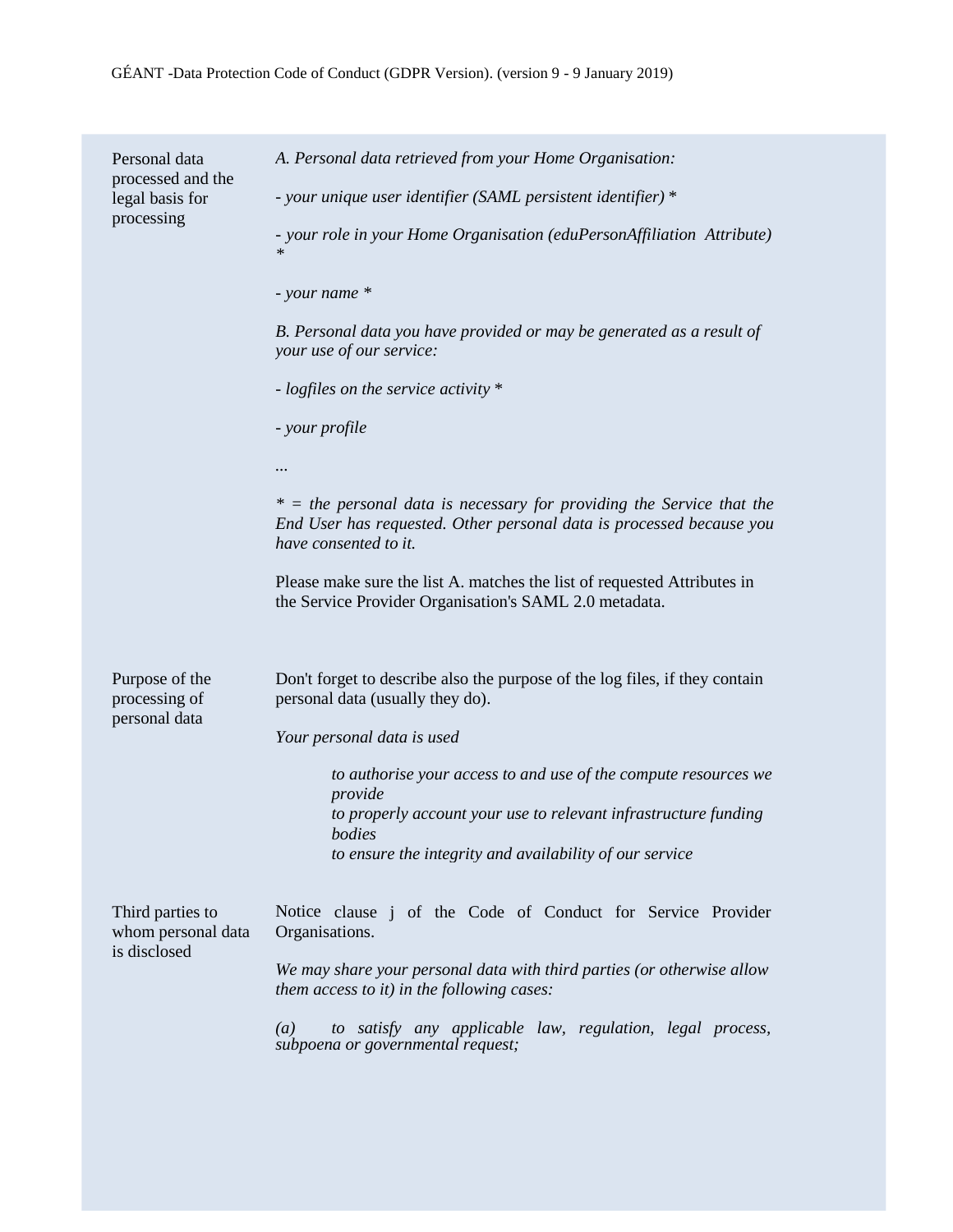*(b) to enforce this Privacy Policy, including investigation of potential violations thereof;*

Inform the user that his/her personal data may be displayed to other users of the service or to the public.

*Your personal data may be accessible by others users and by the public (e.g. for a wiki, a text in the bottom of the page may state "This page was last edited by [first name] [last name] ...".)*

Are the 3rd parties outside EU/EEA or the countries or international organisations whose data protection EC has decided to be adequate? If yes, add references to the appropriate or suitable safeguards.

*In the case where a third party is located in a country whose data protection laws are not as comprehensive as those of the countries within the European Union we will take appropriate steps to ensure that transfers of your personal data are still protected in line with European standards.*

*You have a right to contact us for more information about the safeguards we have put in place to ensure the adequate protection of your personal data when this is transferred as mentioned above.*

| How to access,<br>rectify and delete<br>the personal data<br>and object its<br>processing. | Contact the contact person above.<br>To rectify the data released by your Home Organisation, contact your<br>Home Organisation's IT helpdesk.                                                                                                   |
|--------------------------------------------------------------------------------------------|-------------------------------------------------------------------------------------------------------------------------------------------------------------------------------------------------------------------------------------------------|
| Withdrawal of<br>consent                                                                   | If personal data is processed based on user consent, how<br>they can<br>withdraw it?                                                                                                                                                            |
| Data portability                                                                           | Can the user request their data be ported to another Service? How?                                                                                                                                                                              |
| Data retention                                                                             | When the user record is going to be deleted or anonymised? Remember,<br>you cannot store user records infinitely. It is not sufficient that you<br>promise to delete user records on request. Instead, consider defining an<br>explicit period. |
|                                                                                            | Personal data is deleted on request of the user or if the user hasn't used                                                                                                                                                                      |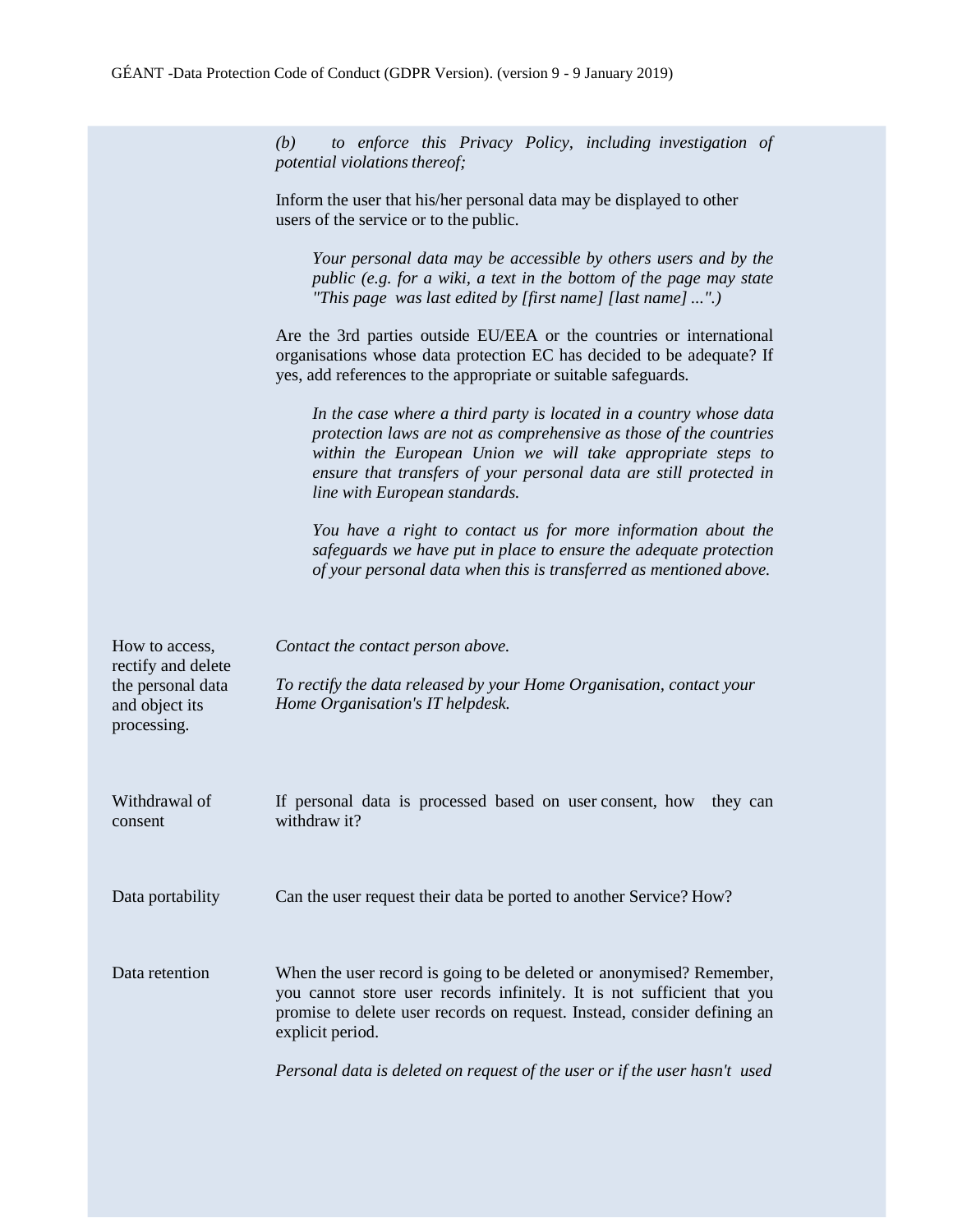*the Service for 18 months.*

Data Protection Code of Conduct

*Your personal data will be protected according to the Code of Conduct for Service Provider Organisations, a common standard for the research and higher education sector to protect your privac*y.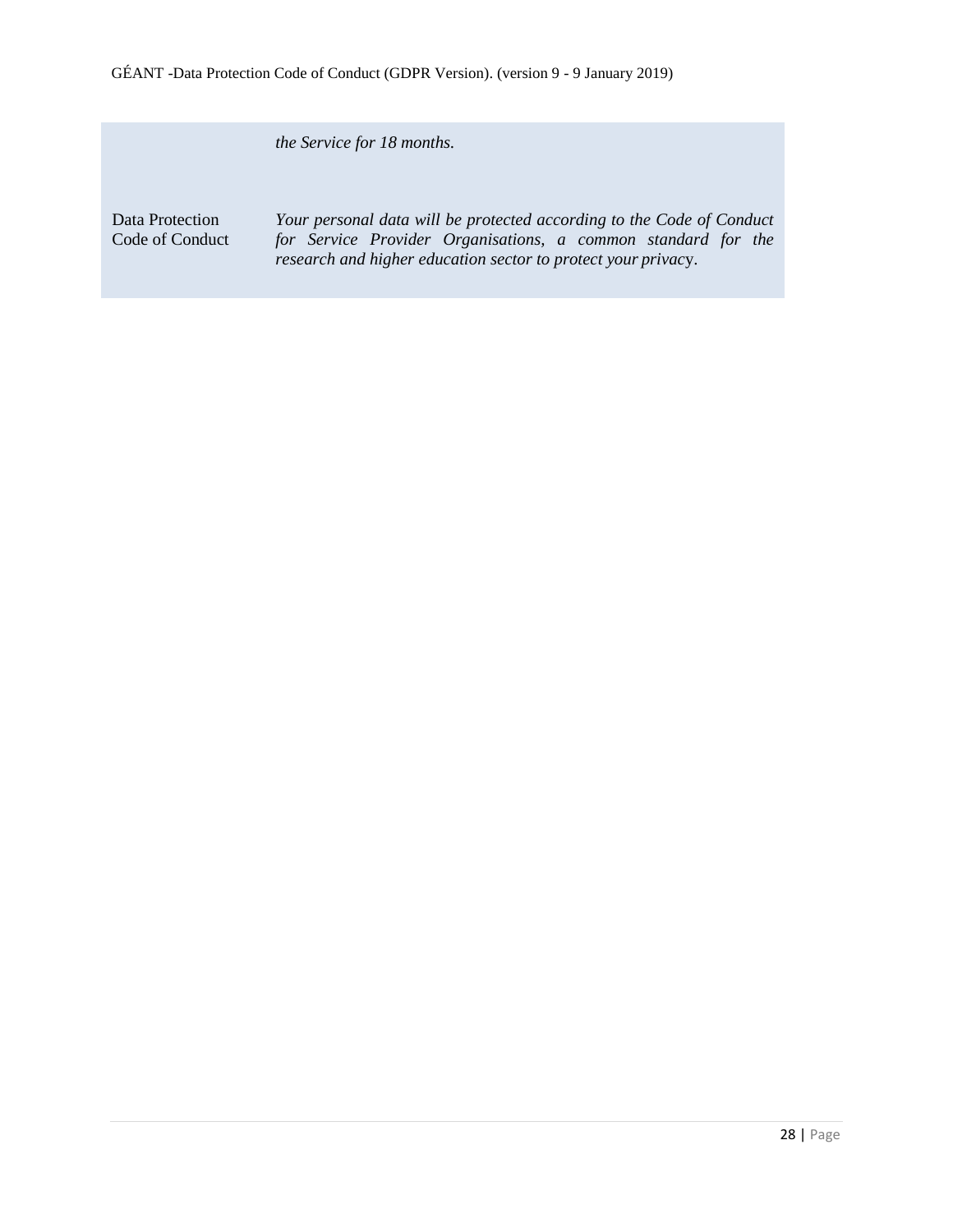## **APPENDIX 2: INFORMATION SECURITY, TECHNICAL AND ORGANISATIONAL GUIDELINES FOR SERVICE PROVIDER ORGANISATIONS**

This annex describes the technical and organizational security measures for protecting the **Attributes** as well as the information systems of the Service Provider Organization where they are processed (such as a SAML SP software, the infrastructures on which the software is deployed and the application(s) it supplies with the Attributes). Note that the scope of this document is limited to what is required to protect the Attributes. The Service Provider Organization may need to define additional requirements for the protection of its assets.

To address the technical and organizational measures to protect the Attributes as well as the information systems of the Service Provider Organization where they are processed, it is recommended that the **Service Provider Organizations** adopt the security measures described in the Sirtfi trust framework (ver 1.0) [SIRTFI] which are copied below for convenience.

#### NORMATIVE ASSERTIONS

In this section a set of assertions are defined that each organization shall self-attest to so that they may participate in the Sirtfi trust framework. These are divided into four areas: operational security, incident response, traceability and participant responsibilities.

An attestation to the assertions in this document refers specifically and only to the statements in this section that are identified by labels within square brackets "[", "]".

How comprehensively or thoroughly each asserted capability should be implemented across an organization's information system assets is not specified. The investment in mitigating a risk should be commensurate with the degree of its potential impact and the likelihood of its occurrence, and this determination can only be made within each organization.

# 1 OPERATIONAL SECURITY [OS]

Managing access to information resources, maintaining their availability and integrity, and maintaining confidentiality of sensitive information is the goal of operational security.

- [OS1] Security patches in operating system and application software are applied in a timely manner.
- [OS2] A process is used to manage vulnerabilities in software operated by the organization.
- [OS3] Mechanisms are deployed to detect possible intrusions and protect information systems from significant and immediate threats
- [OS4] A user's access rights can be suspended, modified or terminated in a timely manner.
- [OS5] Users and Service Owners (as defined by ITIL [ITIL]) within the organization can be contacted.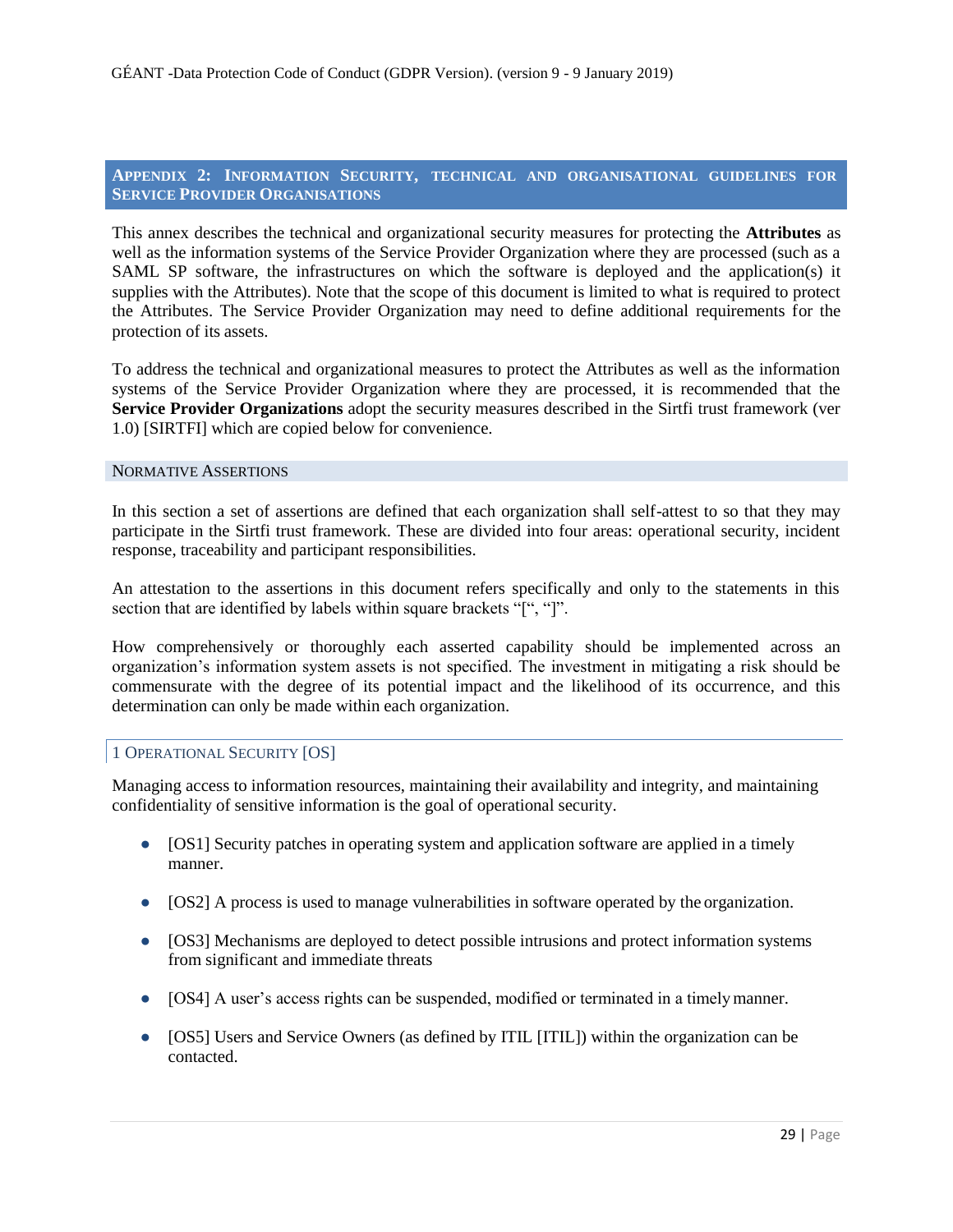• [OS6] A security incident response capability exists within the organization with sufficient authority to mitigate, contain the spread of, and remediate the effects of a securityincident.

## 2 INCIDENT RESPONSE [IR]

Assertion [OS6] above posits that a security incident response capability exists within the organization. This section's assertions describe its interactions with other organizations participating in the Sirtfi trust framework.

- [IR1] Provide security incident response contact information as may be requested by an R&E federation to which your organization belongs.
- [IR2] Respond to requests for assistance with a security incident from other organizations participating in the Sirtfi trust framework in a timelymanner.
- [IR3] Be able and willing to collaborate in the management of a security incident with affected organizations that participate in the Sirtfi trust framework.
- [IR4] Follow security incident response procedures established for the organization.
- [IR5] Respect user privacy as determined by the organizations policies or legal counsel.
- [IR6] Respect and use the Traffic Light Protocol [TLP] information disclosure policy.

#### 3 TRACEABILITY [TR]

To be able to answer the basic questions "who, what, where, and when" concerning a security incident requires retaining relevant system generated information, including accurate timestamps and identifiers of system components and actors, for a period of time.

- [TR1] Relevant system generated information, including accurate timestamps and identifiers of system components and actors, are retained and available for use in security incident response procedures.
- [TR2] Information attested to in [TR1] is retained in conformance with the organization's security incident response policy or practices.

#### 4 PARTICIPANT RESPONSIBILITIES [PR]

All participants (IdPs and SPs) in the federations need to rely on appropriate behavior.

- [PR1] The participant has an Acceptable Use Policy (AUP).
- [PR2] There is a process to ensure that all users are aware of and accept the requirement to abide by the AUP, for example during a registration or renewal process.

#### **REFERENCES**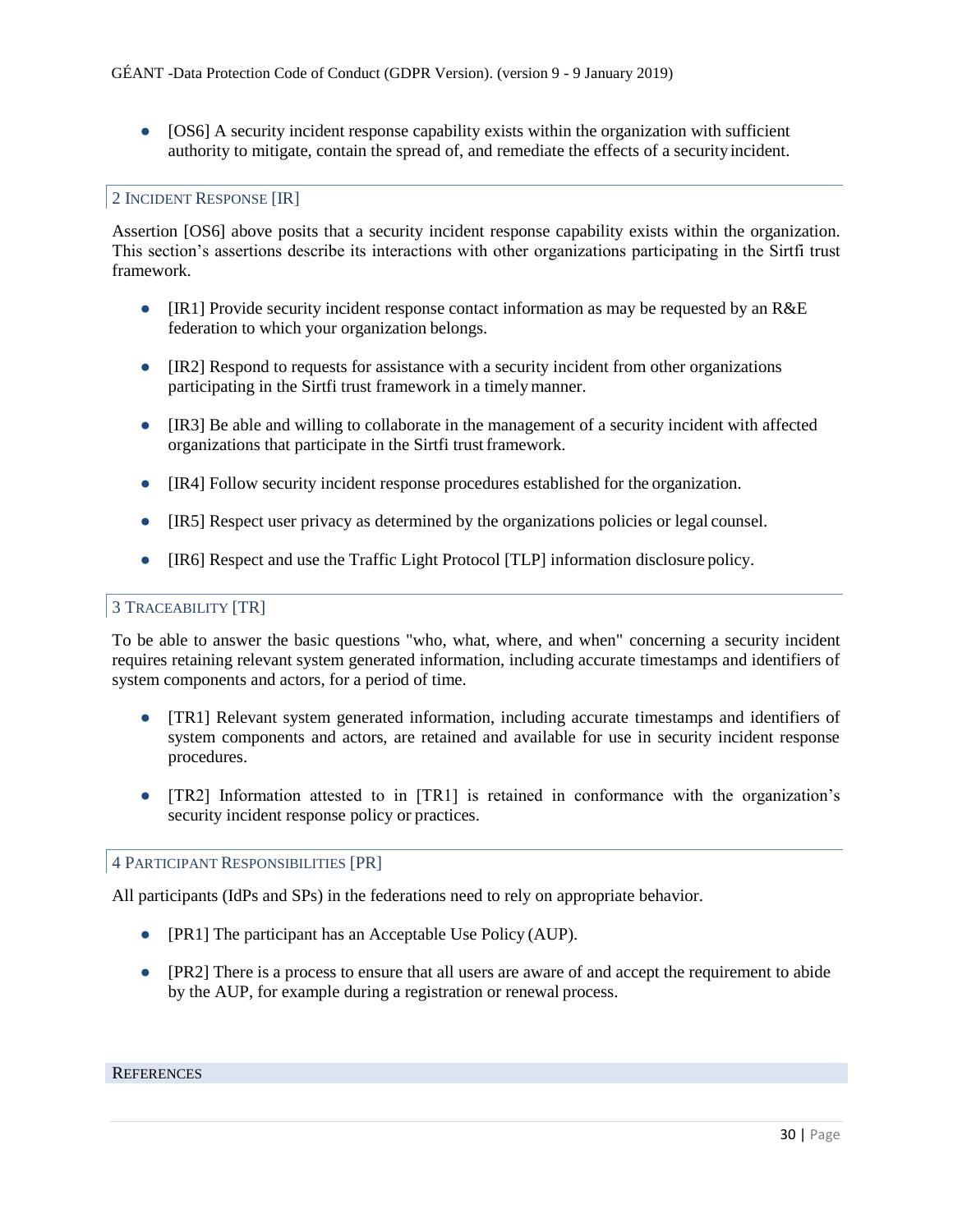[ITIL] Axelos ITIL Glossary of Terms, https://www.axelos.com/glossaries-of-terms

[SIRTFI] A Security Incident Response Trust Framework for Federated Identity, version 1.0: https://refeds.org/wp-content/uploads/2016/01/Sirtfi-1.0.pdf

[TLP] US Cert Traffic Light Protocol, https://www.us-cert.gov/tlp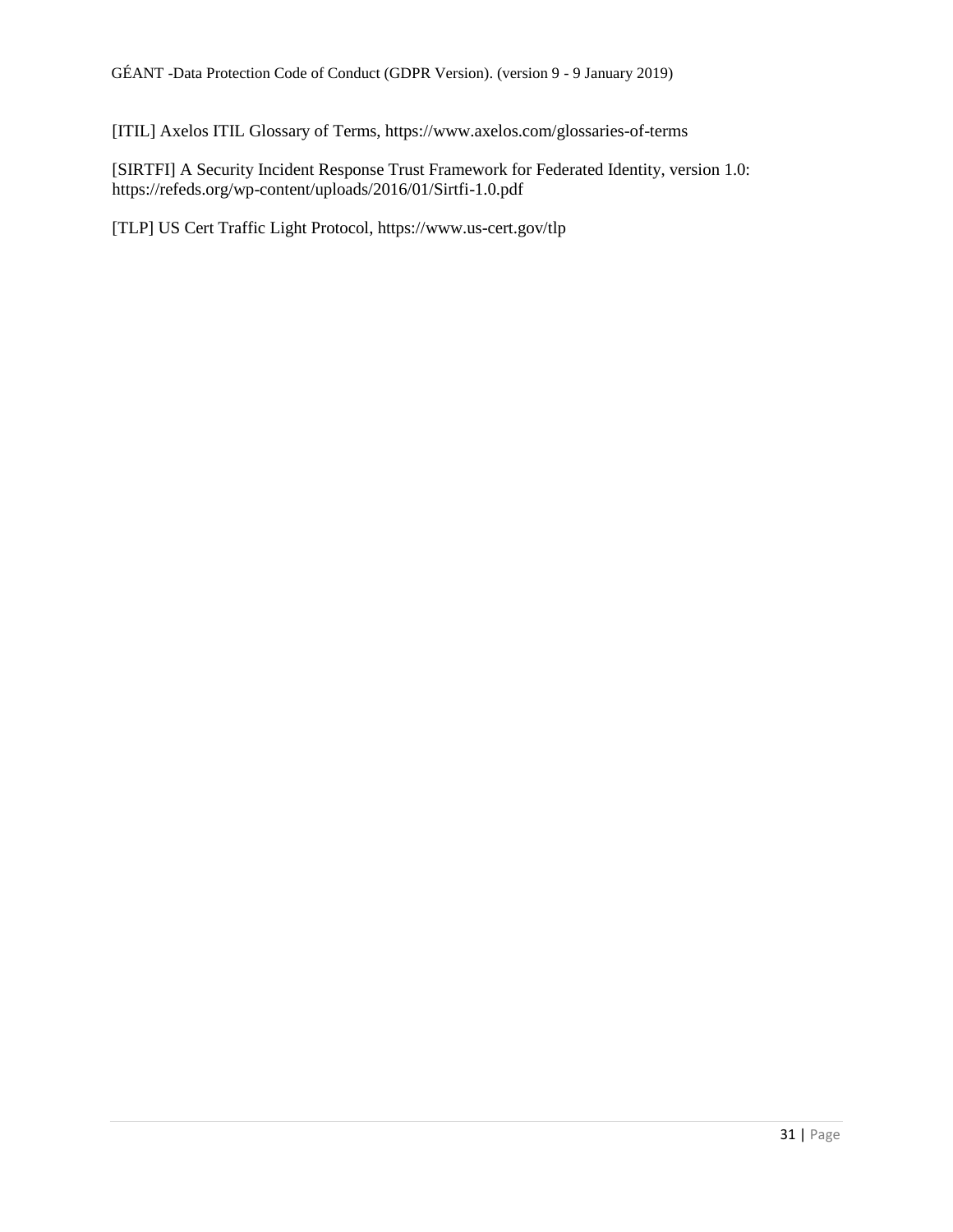## **APPENDIX 3: HANDLING NON-COMPLIANCE OF SERVICEPROVIDER**

#### **INTRODUCTION**

This appendix describes examples of situations of non-compliance to the GÉANT Data Protection Code of Conduct. As a result, actions can be raised and monitoring bodies can intervene.

This Data protection Code of Conduct relies on the following principles:

- the **Home Federation** that has registered a **Service Provider Organisation** records a technical indication (currently, using a tag embedded in SAML 2.0 metadata) of the **Service Provider Organisation's** adherence to the Code of Conduct. The indication signals that the **Service Provider Organisation** believes that its Service is being operated in a manner that is consistent with the Code of Conduct.
- The technical infrastructure (currently, SAML 2.0 metadata exchange service) that the federation(s) provides delivers the indications from Service Provider Organisations to **Home Organisations' Identity Provider servers.**
- Notifying a **Service Provider Organisation** of a potential (suspected) non-compliance issue does not transfer responsibility from the the **Service Provider Organisation to the notifying party**.

#### EXAMPLES OF SP NON-COMPLIANCE

The **Service Provider Organisation** can violate the Code of Conduct in several ways, such as:

- requesting Attributes which are not relevant for the Service (c.f. clause b. Purpose limitation);
- processing the Attributes for an undefined period of time (c.f. clause g. Data retention);
- processing the Attributes for a deviating purpose or transferring them to a third party in a way that violates clause b. Purpose limitation and c. Deviating purposes of the Code of Conduct (for instance, transferring the **Attributes** to a company for commercial purposes without End User's consent);
- disclosing the **Attributes** (c.f. clause c. Deviating purposes);
- omitting to install security patches (c.f. clause h. Security measures and Appendix 2: Information Security, technical and organisational guidelines for Service Provider Organisations);
- omitting to publish a Privacy Notice or publish an insufficient Privacy Notice (c.f. clause Appendix 1: Information duty towards End Users).

If anyone (such as an End User, a **Home Organisation** or a Federation Operator) suspects that a **Service Provider Organisation** is not complying with the Code of Conduct to which it has committed, the following alternative, mutually non-exclusive, actions are suggested: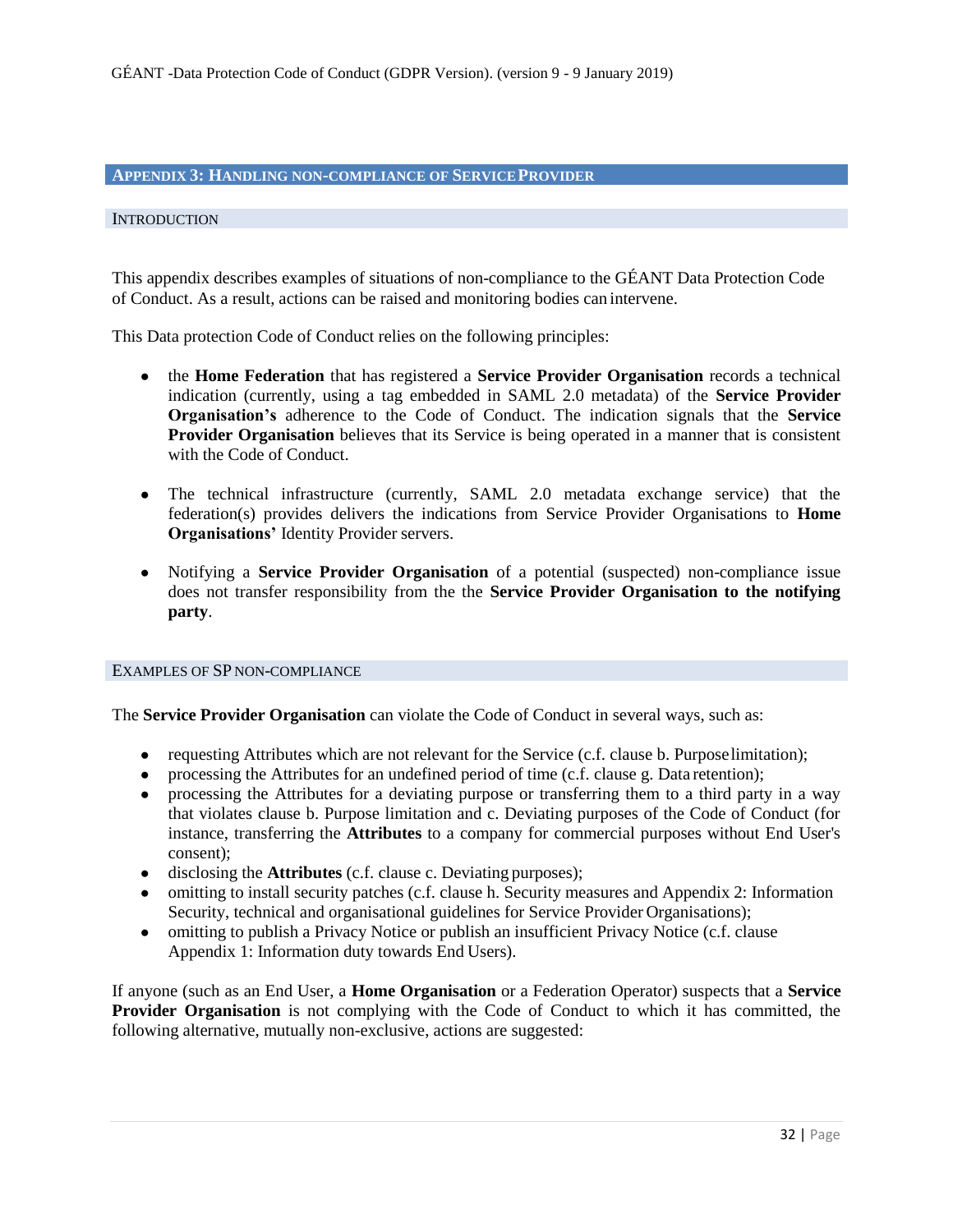- 1. Contact the Service Provider Organisation directly (with a copy to the **Service Provider Organisation's** Home Federation), describing the suspected problem, and ask the **Service Provider Organisation** to check if it has a compliance problem and correctit;
- 2. Contact the Service's Home Federation, and request to contact the **Service Provider Organisation** and to check if there is a compliance problem and request to correct it. Depending on the Home Federation's policy, there may be also additional measures available for handling non-compliance;
- 3. Contact the Monitoring Body accredited to monitor compliance with the Code of Conduct, if applicable, as defined in Article 41 of the GDPR and below;
- 4. Determine the location of the legal entity operating the **Service Provider Organisation** (see clause e), and lodge a complaint with the competent Supervisory authority (as defined in Articles 57 and 58 of the GDPR).

#### MONITORING BODY OF THE CODE OF CONDUCT

Accredited in accordance with Article 41 of the GDPR, GÉANT Association is appointed Monitoring Body of the Code of Conduct. This section shall be interpreted in the light of the guidance to be issued by the regulatory authorities such as the European Data Protection Board.

The Monitoring Body is responsible for:

- monitoring the **Service Provider Organisations'** compliance with the Code ofConduct;
- issuing guidelines on the implementation of the Code of Conduct;
- providing guidance on the self-assessment procedure for Service Provider Organisations and issue checklist;
- establishing procedures and structures to handle complaints about infringements of the Code transparent and making its contact details available to thepublic;
- handling complaints received from End Users, Home Organisations, Federation Operators or other parties

Having received a complaint the Monitoring Body will:

- I. ask the **Service Provider Organisation** to present its counterpart,
- II. if the monitoring body finds the **Service Provider Organisation** to be noncompliant with the Code of Conduct, give the **Service Provider Organisation** at most four weeks' time to remediate the issue,
- III. communicate the **Service Provider Organisation** the decision to remove the **Service Provider Organisation's** tag and allow the **Service Provider Organisation** to introduce an appeal within two weeks after the notification of the decision to the **Service Provider Organisation**,
- **IV.** acknowledge receipt and consider the appeal submitted by the **Service Provider Organisation,**
- V. mandate the Home Federation to remove the **Service Provider Organisation's**  tag if the appeal has been dismissed and if the Service Provider Organisation has not fixed the non-compliance issue within the given timeframe.

The Service's Home Federation must be informed on steps I-IV and Service Provider Organisation on step V.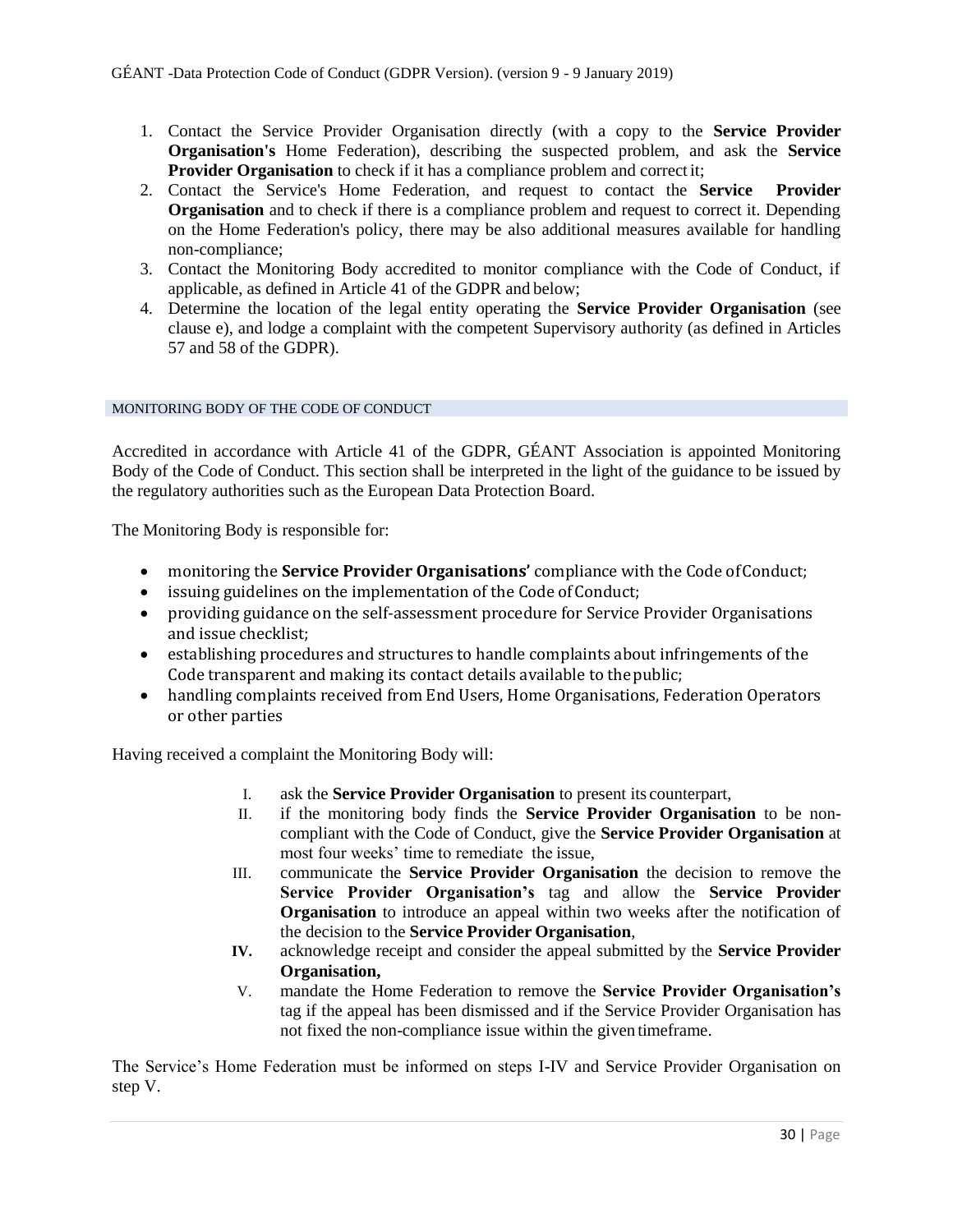The **Service Provider Organisation** whose tag has been removed can reclaim the tag only after demonstrating to the monitoring body that it has returned to compliance. The Service Provider Organisation can appeal the decision of the Monitoring Body with the competent Supervisory Authority pursuant to Article 41.4 of the GDPR.

The working language of the Monitoring Body shall be English.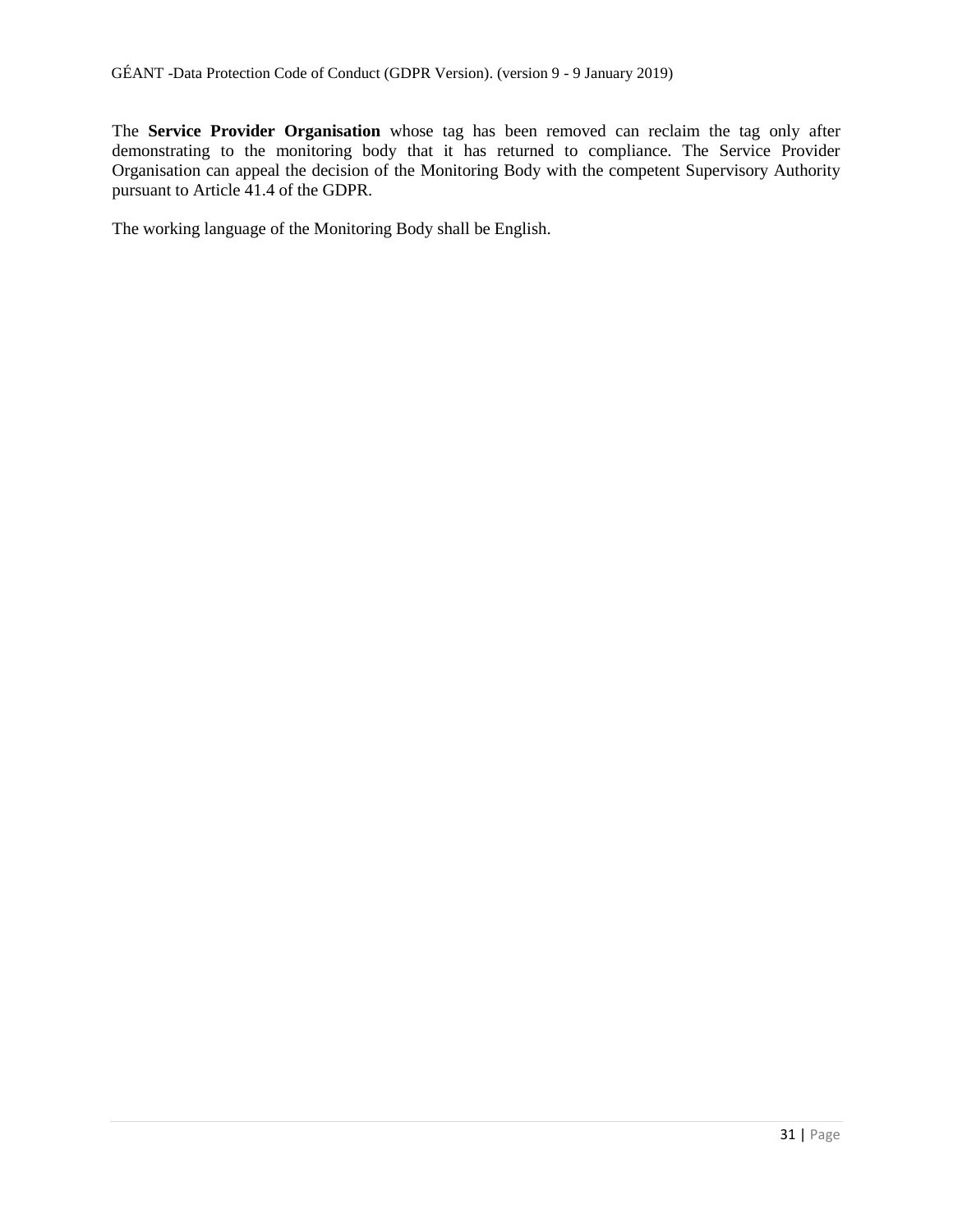#### **APPENDIX 4: GLOSSARY OFTERMS**

**Agent:** the organisation operating the Identity Provider on behalf of the Home Organisation, if applicable.

**Attribute(s):** the End User's Personal Data as managed by the Home Organisation (or its Agent) and requested by the Service Provider Organisation, such as (but not limited to) name, e-mail and role in the Home Organisation.

**Attribute Provider:** an organisation other than the Home Organisation that manages extra Attributes for End Users of a Home Organisation and releases them to the Service Provider Organisations.

Data Controller: the natural or legal person, public authority, agency or any other body which alone or jointly with others determines the purposes and means of the processing of personal data; where the purposes and means of processing are determined by national or Community laws or regulations, the controller or the specific criteria for their nomination may be designated by national or Community law

**Data Processor:** a natural or legal person, public authority, agency or any other body which processes personal data on behalf of the controller.

**EEA:** European Economic Area.

**End User:** any natural person affiliated with a Home Organisation, e.g. as a researcher or student, making use of the Service of a Service Provider Organisation.

**End User's consent:** any freely given, specific, informed and unambiguous indication of the End Users wishes by which they, by a statement or by a clear affirmative action, signify agreement to the processing of personal data relating to them.

**Federation:** an association of Home Organisations and Service Provider Organisations typically organised at national level, which collaborate for allowing cross-organisational access to Services.

**Federation Operator:** an organisation that manages a trusted list of Identity Providers and Services registered to a Federation.

**GDPR:** Regulation (EU) 2016/679 on the protection of natural persons with regard to the processing of personal data and on the free movement of such data, and repealing Directive 95/46/EC (General Data Protection Regulation).

Home Organisation : the organisation with which an End User is affiliated, operating the Identity Provider by itself or through an Agent. It is responsible for managing End Users' identity data and authenticating them.

**Identity Provider (IdP):** the system component that issues Attribute assertions on behalf of End Users who use them to access the Services of Service Provider Organisations.

[International Organisation]: an organization and its subordinate bodies governed by public international law, or any other body which is set upby, or on the basis of, an agreement between two or more countries.

**Personal Data:** any information relating to an identified or identifiable natural person.

**Processing of personal data:** any operation or set of operations which is performed upon personal data,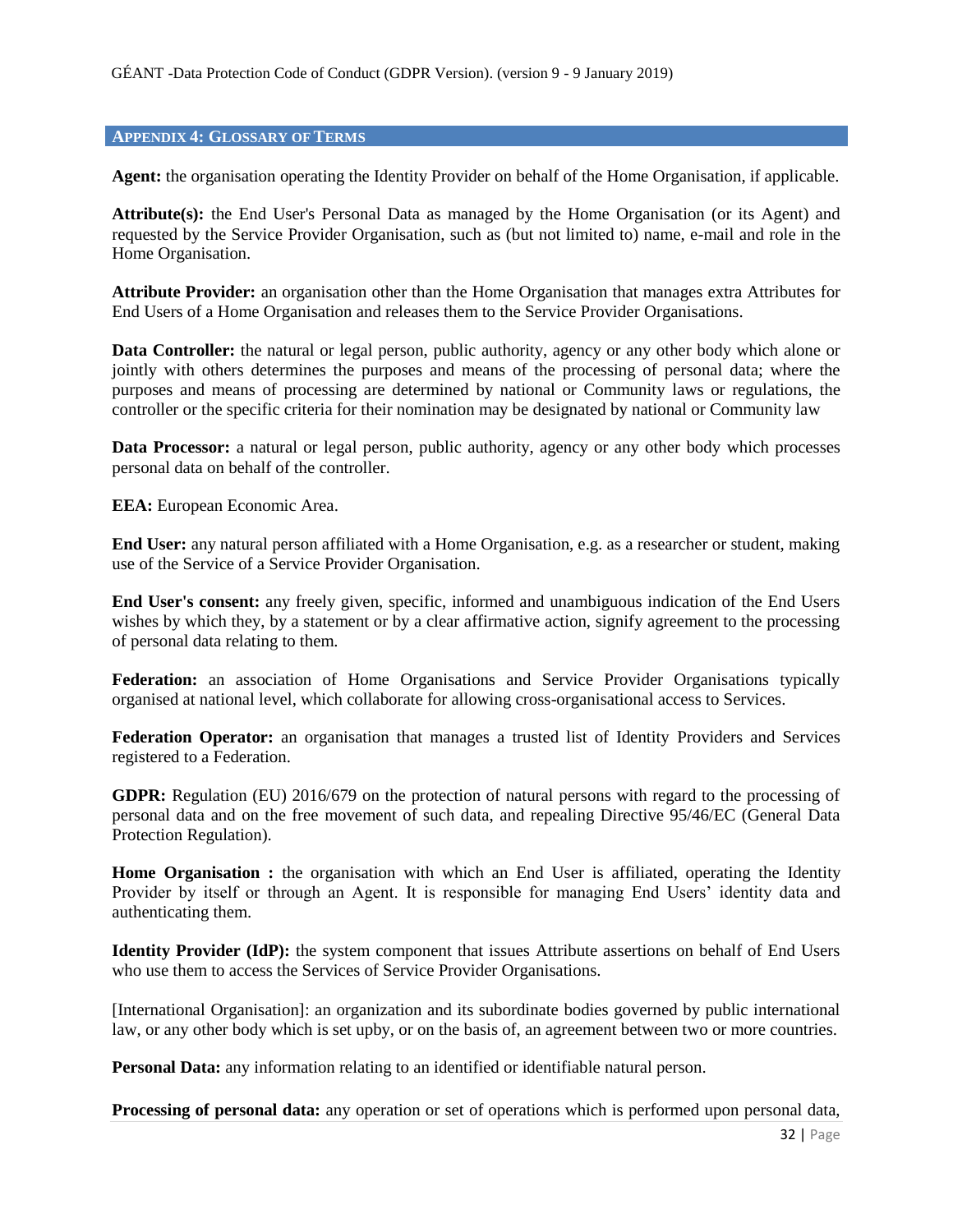GÉANT -Data Protection Code of Conduct (GDPR Version). (version 9 - 9 January 2019) whether or not by automatic means, such as collection, recording, organisation, storage, adaptation or